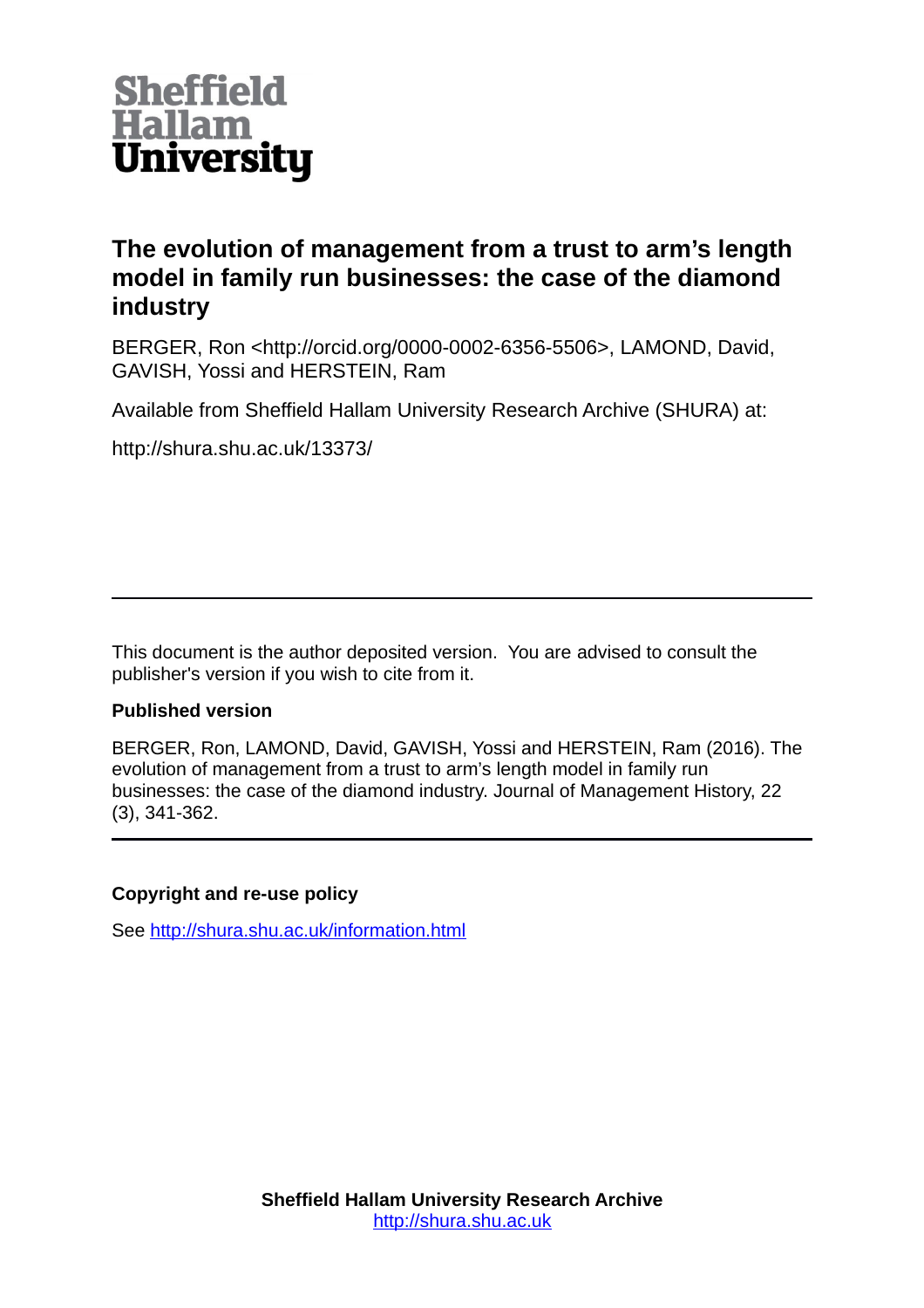## **The Evolution of Management from a Trust to Arm's Length Model of exchange in Family Run Businesses: The Case of the Diamond Industry**

## **Abstract**.

**Purpose** – The primary purpose is to fill the research gap regarding the evolution of managerial processes within [largely family] diamond industry firms, especially over the last seven decades.

**Design/methodology/approach** – Qualitative data was gathered from interviews with 100 managers in the diamond industry in Israel, together with data from Israeli government, industry and academic sources.

**Findings** – Over the recent life cycle of the diamond industry, with its changing structures and dynamics, participant firms have evolved through seven stages of engagement, from one based on trust and personal connections to more impersonal, standardized connections that exist today.

**Research limitations/implications** – In seeking to tell the story of industry participants as a group, we have not explored differences in behaviours between the family firms and the non-family firms. This should be the work of future research which, if aimed at teasing out the results of this study may help shed additional light on the strategic processes that occur within family firms.

**Practical implications** – Although the firms examined in this study were from one industry (and an arguably narrow cultural base), their development over time was not dissimilar to the experience reported in other industries and cultures. This suggests that components of the evolution of the strategic process that ensues within family firms may be generalizable throughout cultures. In the absence of kin relationships, the importance of trust in their dealings cannot be overstated.

**Originality/value** – Our findings demonstrate how one group of participants in the global diamond industry has responded to the changing economic, social and political contexts of their operations, where trust and personal connections have been replace by more impersonal, standardized dealings.

**Keywords**: History, Diamonds, Industry Evolution, Family owned firms, Social networking, Trust, Management

**Paper type:** Research paper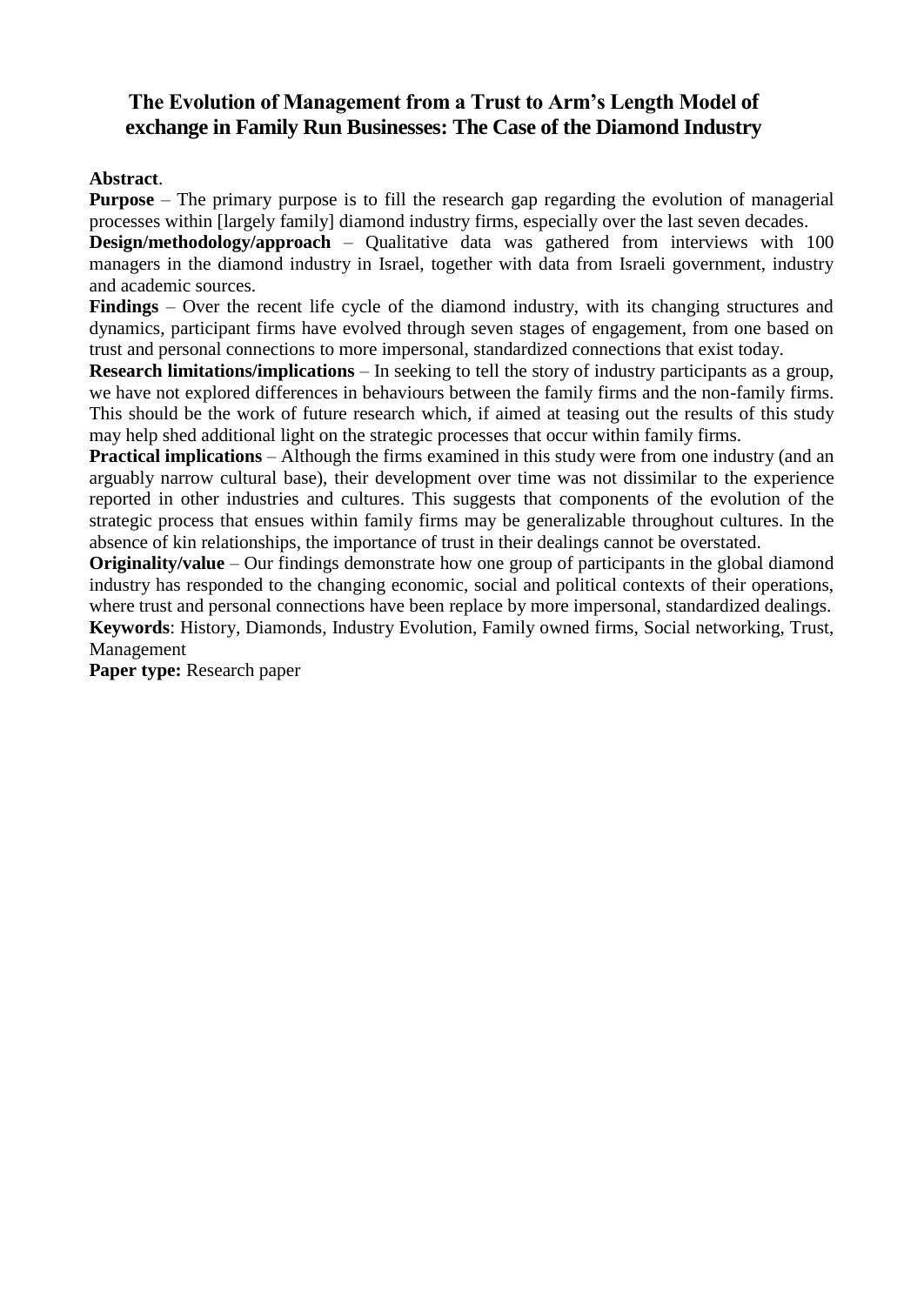## **The Evolution of Management from a Trust to Arm's Length Model of exchange in Family Run Businesses: The Case of the Diamond Industry**

#### **Introduction**

Family managed firms play a significant role in economies around the world especially in terms of GDP growth and employment (Carraher, 2005; Carraher and Carraher, 2006). Indeed, some of the large, multidivisional businesses such as Michelin, Armani, Wal-Mart, Home Depot, and IKEA were founded and are still controlled and managed by families (Miller and Le Breton Miller, 2005). One industry in which family firms have been prominent for centuries is the sourcing, manufacture and sale of diamonds (Berger and Herstein, 2015). Inter-industry rivalry was restricted, and a co-operative approach was in place, leading to a fragile differentiation of firms (Berger and Herstein, 2012; Mostovicz et al., 2007).

Until recently, the supply side of the diamond industry, worth more than \$US72 billion in retail sales globally in 2012 (Bain & Co and AWDC, 2013), was dominated and controlled by a single firm - De Beers. The control was structured around a cartel structure with a tight control on the supply side of rough diamonds (unpolished diamonds). A gradual process of market withdrawal lead to DeBeers marketing arm, the Central Selling Organization (CSO), to give up its custodianship of the industry and letting market forces lead it. On the demand side many family firms in the diamond industry have gone out of business, merged, or became non – family firms run by career managers. The mentioned industry evolution forced a managerial evolution in the demand side discussed in this paper.

Strategic management has sought from its early stages to answer the important question of how firms attain sustainable competitive advantage. In this expedition, strategic management has established theories and concepts that scrutinize the environment and look inside the firm, develop ideas and methodological advances that follow and try to predict management practice. Managers need models that help them understand the organizational and environmental antecedents and outcomes. Managers should be able to identify how these factors interact to promote change and competitive advantage. This paper uses these concepts to explain the managerial evolution of the diamond industry in line with environmental change.

Organizational capabilities are one of the key constructs in strategic management. Building on the resource-based view of the firm and ideas about firm routines and capabilities have become one of the predominant ways of thinking about firm heterogeneity and performance. The fundamental premise of the resource-based view of the firm is that resources and capabilities must be valuable and rare to produce above industry average economic rents or competitive advantage. Research to date has acknowledged the complex and changing environments in which family businesses operate, but often only to the extent that they influence the evolution of the internal structures of those businesses. For example, Trevinyo-Rodríguez (2009) argues that the evolutionary process of family firms, especially in terms of their ownership structure, is mainly driven by environmental opportunities (e.g. market expansion, extended geographic coverage). This has tended to be a fairly generic understanding though, considering the "environment" and its impacts as rather uni-dimensional. While it is known that cartels form in order to limit competition and increase profits (Berger and Herstein, 2014; Bernstein 1992), research into the effects of external environmental forces on the evolution and managerial models has been limited (Gupta et al., 2010). The aim of this paper is to fill the research gap in both these areas by way of an examination of the managerial evolution of the diamond industry, with a focus on how firms within the industry have adapted to changing environments, especially in the post-World War 2 period.

Diamonds were initially mined in India roughly 2,800 years ago. The first accounts of diamonds are biblical, comprising references in Exodus 28:18 and 39:11; Ezekiel 3:9 and 28:13; Jeremiah 17:1; and Zachariah 7:12. In Exodus, the diamond (*Jahalom*) is mentioned twice as being one of the twelve valuable jewels etched on the breastplate of the High Priest. These biblical references to diamonds are of importance, for they show that even during very early times, the diamond was considered to be a valuable stone. The diamond's scarcity as a gem and its hardness are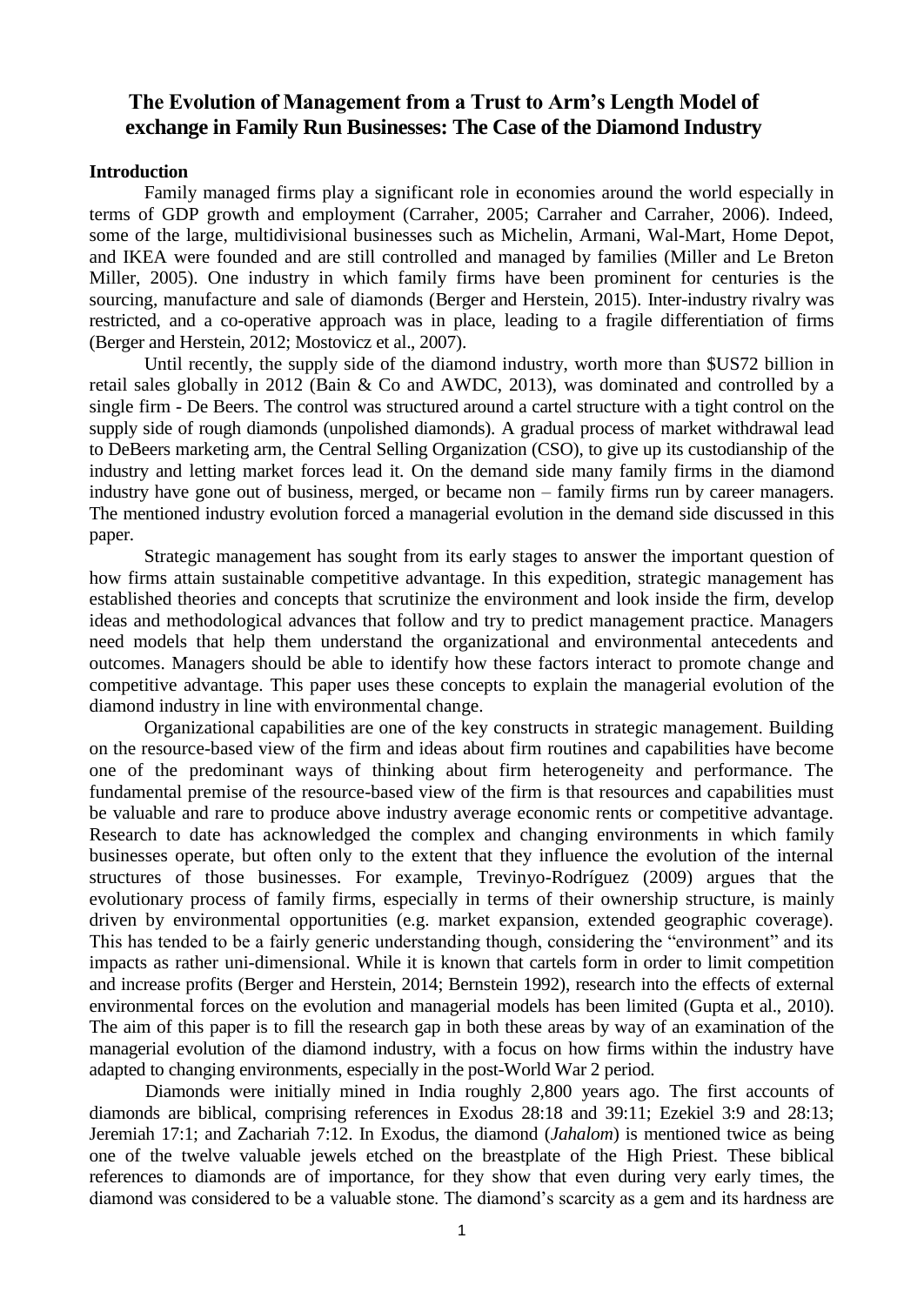the dominant features that resonate throughout the history of diamonds (Ghaswala, 1987). Historically, the diamond industry was based on social ties because, given its spread globally, there was little possibility of enforcing contractual arrangements (Berger and Herstein, 2012). Thus, it became a tribal business based on family ties, with contracts enforced through trust and cultural coercion (Spar, 1994). This system made selling polished diamonds for Jewish merchants' relatively easy, reducing enforcement and product assessment costs as a result of the community spread out over many countries (Grief, 1994). Most exchanges were undertaken through intermediaries who helped certify the exchange partners. With the expansion of trade routes and limitations of distribution through tribally structured distribution networks, a centralized complex bringing traders together was created. It was an accepted enterprise for the Jews scattered throughout Europe to deal in diamonds, because they were moneylenders and had strong international networks (Harel, 1986). Since the fourteenth century, it was one of the few occupations permitted to the Jews in Europe. As a result, they had to acquire in-depth knowledge about how to assess, repair and sell the jewellery that they received as collateral for loans. The cutting and polishing of diamonds was one of the few crafts that the medieval guilds in Europe allowed the Jews to pursue as a profession (Schnitzer, 1988; Szenberg, 1973). If Jews sought a profession, it had to be either gem polishing or money lending. In either instance, they would be dealing with diamonds (Berger and Herstein, 2015).

Jews had been attracted to the diamond trade as early as the Middle Ages; diamonds are the most concentrated and easily transportable form of wealth (Freedman, 1980; Saldern, 1990). Hence, for Jews who lived in constant fear of expulsion from their homes, diamonds became a rational means of storing and preserving their wealth. The competitive nature of cutting and polishing diamonds, and their low transport costs, resulted in diamonds being polished where skills and/or technology were highest or where labour costs were lowest. These circumstances led to diamond centres – Antwerp, Tel Aviv, Bombay and New York, the four largest cutting and polishing centres in countries in which not a single diamond was mined. The local diamond exchanges provided the framework within which diamond prices were determined on the demand side based on market forces. An important point to make is the fact that the supply side of the diamond industry was tightly controlled by a cartel like structure, while the demand side was driven by free competition based on private family firms. The following figure represents the diamond value chain from the ground to the jewel:

> --- Insert Figure 1 about here ---

#### *The Supply Side: De Beers*

In 1725 diamonds were discovered in Brazil, and for 130 years Brazil remained the world's chief supplier. In 1876 the South African diamond fields were developed, leading to the formation of De Beers, the CSO and its affiliates. By 1876 Rhodes had gained control of most of the land around Kimberly and merged his interests with those of two other syndicates, leading to the formation of the De Beers Mining Company in 1880 (Pallister et al., 1988). De Beers has policed the global diamond industry for over 100 years, using its powerful diamond marketing arm, the Central Selling Organization (CSO). The CSO established a set of rules that ensured low-cost, efficient industry trade in diamonds – and, more important, it enforced these rules, via a system of extra-legal sanctions (Bernstein, 1992). The De Beers family of companies, which presided over the production and trade in unpolished (rough) diamonds, was the most successful and long-lasting cartel in the world (Spar, 1994). The cartel has managed to convince consumers that diamonds are both valuable and scarce, and that they should be purchased based on quality rather than price (Hart, 2001). It was argued that only a strong core like the De Beers Group, could maintain such a hold over a complex and global industry for such a long time. On the other hand, similar cartels have not appeared in the gold, uranium, silver or oil markets, which have similar structures but no cooperation (Spar, 1994). At its peak (1996), sales through the CSO were almost US\$5 billion, accounting for more than 75% of the world's rough diamond production by value. Since then, the market has evolved from an intricate web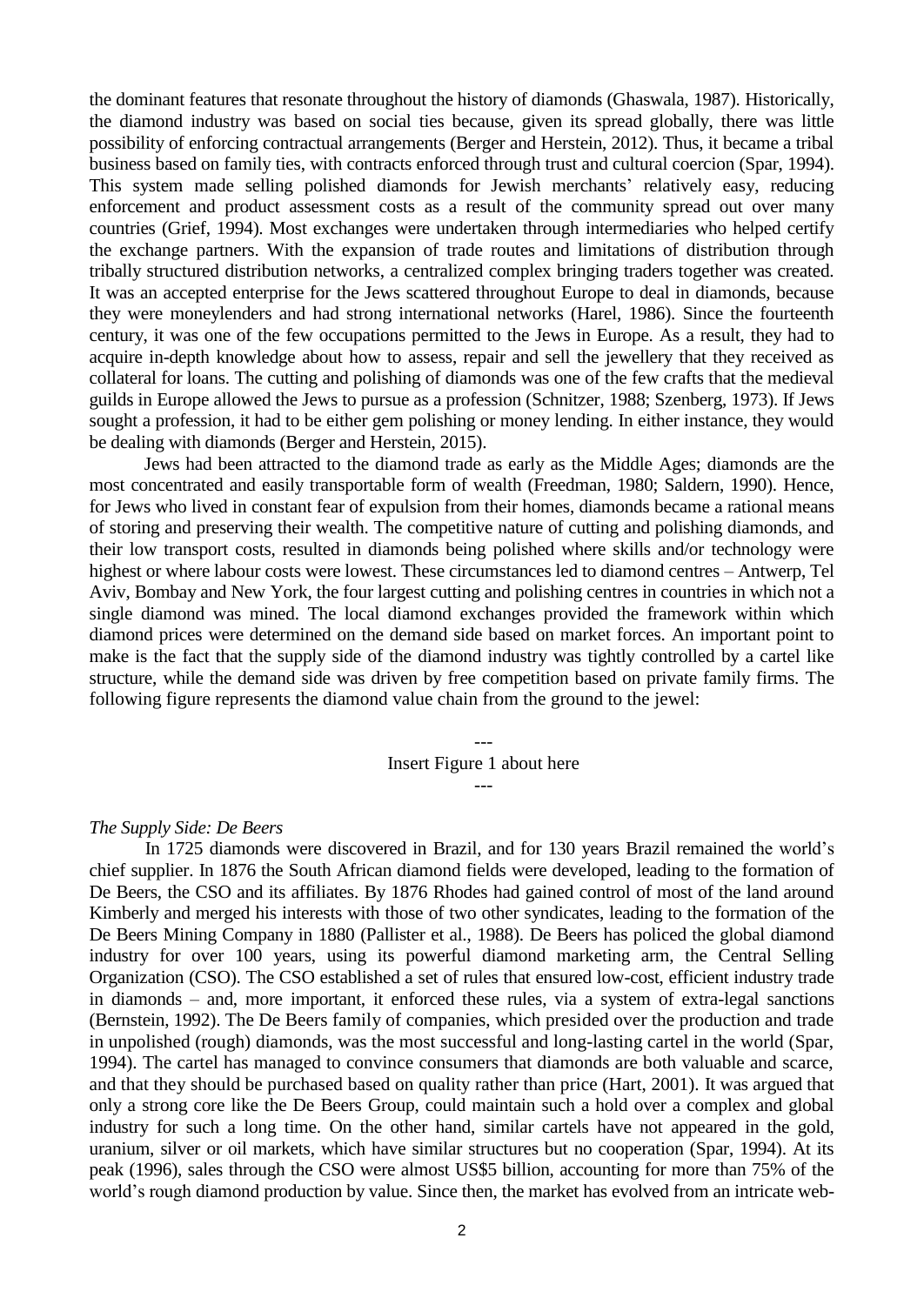like structure to a market open to free competition. De Beers has of late sought to adjust its role in the industry from being the overseer of the industry to acting purely as a major player in it (Gupta et al., 2010). In 2000, external events such as the decision by producers in Russia, Canada and Australia to allocate diamonds outside the De Beers channel forced De Beers to modify its model (Campbell et al., 2005; Kretschmer, 2003). Furthermore, in the wake of the increasing awareness of [blood](http://en.wikipedia.org/wiki/Blood_diamond)  [diamonds,](http://en.wikipedia.org/wiki/Blood_diamond) De Beers sought to avoid the risk of bad publicity by limiting sales of its own mined products. De Beers' market share fell from as high as 90% in the 1980s to less than 40% in 2012. These changes on the supply side resulted in a more fragmented diamond market with more transparency and greater liquidity and price fluctuations. In November 2011 the Oppenheimer family announced their intention to sell the entirety of their 40% stake in De Beers to [Anglo](http://en.wikipedia.org/wiki/Anglo_American_plc)  [American, t](http://en.wikipedia.org/wiki/Anglo_American_plc)hereby increasing Anglo American's ownership of the company to 85% [\(A](http://en.wikipedia.org/wiki/De_Beers#cite_note-24)FP, 2011). The transaction was worth £3.2 billion (\$5.1bn) in cash and ended the Oppenheimer dynasty's eighty-year ownership of De Beers (Bloomberg, 2011).

#### *The Demand Side*

The De Beers' network of marketing firms in 1893 was made up of 10 firms only (Roberts, 1987). All of the firms were interconnected by marriage and family links, and all were controlled by Jewish merchants (Pallister et al., 1988). The demand for rough, gem quality diamonds represents a derived demand (Saldern, 1990). A rough diamond is required only for the sake of its final product. Polished diamonds are traditionally purchased for three main reasons: (1) adornment and conspicuous consumption, (2) a means of storing value, and (3) as keepsakes. Generally, several of these motivational factors are present when diamonds are purchased and manifest themselves in products such as wedding related jewellery, luxury jewellery, jewellery for other occasions, and loose diamonds. It is important to note that around one-third of all retail diamond sales consist of wedding related jewellery (Paribas Capital Markets, 1996; Saldern, 1990). As a result, demand is strongly influenced by the number of marriages around the world. The purchase of luxury jewellery depends primarily on the amount of disposable income available to the customer. The demand for jewellery is affected by the price of related goods, because diamonds compete against or complement other luxury goods such as gems and fashionable clothes. The consumption of other diamond jewellery, for instance, non-wedding and non-luxury diamonds, consists mainly of casual jewellery worn by women and increasingly by men on a daily basis. The purchase of diamonds as an investment was popular in the late 1970s, when good quality diamonds reached extraordinarily high price levels (Economist, 1992). During the global recession of the early 1980s, this demand dwindled. Cut and polished diamonds rarely provide a satisfactory rate of return for an investor (Saldern, 1990). In times of uncertainty, however, diamonds still remain an important medium for capital flight, as they retain their value across international boundaries and are easily transportable and their value is relatively constant over borders (Shainberg, 1987). Currently, investment demand can be described as marginal and is not generally viable.

Our approach is a combination of historical review of the global diamond industry, to provide a context within which the more recent industry changes can be explored, followed by explication of the changes we derived from qualitative data gathered via interviews with industry participants and experts to better understand its managerial evolution. This article describes further the way in which environmental forces affect network structures and how managerial models evolve in relation to them. In particular, the aim of this paper is to understand and explain the dynamics of network behaviour and managerial evolution resulting, in part, from external forces. We begin with a review of the existing literature leading to the questions we posit as a result. A discussion of the methodology we utilized is followed by the presentation of the results of the historical review and consideration of the changes in the operating environments for the (largely) family businesses that have taken place over the last 70 years, and to explore the impacts these different environments might have on the businesses and their development. From this analysis, we discern the movement of the industry through seven distinct managerial evolutionary stages, and so illustrate the managerial model in each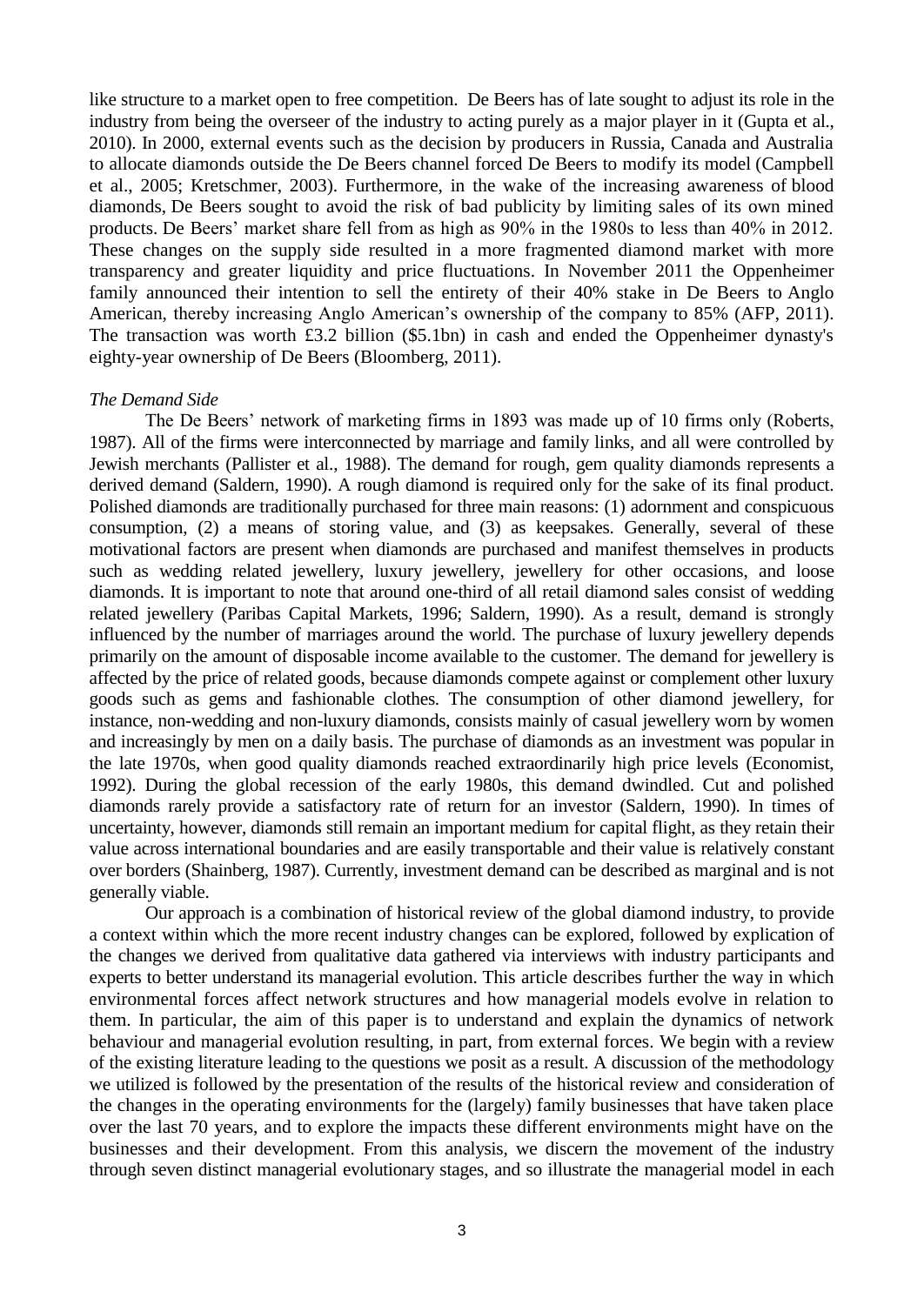stage and the market forces shaping it. The paper concludes with a discussion of the lessons learned from the process and avenues for future research.

#### **Theoretical Development**

In essence, the primary philosophy underpinning modern management can be characterized as the Material-Instrumental model. The model claims that firms are purely material objects and those in them are purely instruments (Dent and Bozeman, 2014). As Bedeian (1998, p. 9) has noted, "an appreciation for the management discipline's origins is also invaluable for understanding the implicit values and orientations of modern practitioners, as well as the inherited epistemological foundations, theoretical paradigms, and methodological strategies of today's scholars". Trevinyo-Rodríguez (2009) examined the evolution of internal structures of family businesses (ownership structure transitional configurations p. 296), as they manage the family, business and environmental networks in which they are embedded and respond to the key challenges of growth, adaptation of ownership structures and family conflict. She utilizes the insights of Gubitta and Gianecchini (2002) and Litz (1995) to characterize a family business as a firm in which two or more key players related by kinship, adjacent affinity or solid alliances hold a sufficiently large portion of financial capital (full ownership) or board control (controlling ownership/governance) to empower them to make decisions concerning strategic management and overall business goals, and where the family members aim to perpetuate the degree of family involvement, implying therefore, a transgenerational pursuance intention (Trevinyo-Rodríguez, 2009:285).

Organisational change management theory for small and medium-sized family managed firms is an under-researched field (By and Dale, 2008). Changing political, economic, social and technological factors can leave such unprepared firms exposed to external as well as internal pressures (Berger and Herstein, 2015). The successful management of change is crucial for these firms' survival and success. Change is an ever-present feature of firms' life affecting all organisations in all industries. Changes in the external environment can have a major influence on the ability of these firms' to compete effectively. When new players enter the market, the longstanding competitiveness of SMEs that are unprepared for change can be undermined. We believe that change management needs to be at the heart of the strategic management process. Managers need to understand the strategic framework within which the firm is operating. This includes a full understanding of the firm's existing strengths, weaknesses, opportunities and threats. Furthermore, the process includes identifying the change agent be it internal of external to the industry.

This definition provides a vibrant statement about the classes of firms in which we are interested in this study. Using a comparable definition, Kreiser, et al (2006) pursued to better understand the strategic method that occurs within family firms, by way of an intergenerational and intercultural case study analysis of the historical development of the growth strategies of four family firms in the USA, Finland, and Sweden. We too will be utilising a case study approach, albeit with one industry and one country. Two further important points Kreiser's, et al's (2006) findings highlight are, firstly, that throughout their evolution, the strategies enacted by the family companies appear to have been formulated with two issues in mind – financial security and control of the firm within the family unit – and, second, the different ways in which competitive market pressures influence the companies' strategic postures, depending on the stage in the company life cycle.

The aptitude of a firm to modify its strategy in line with evolving and changing internal capabilities and environmental conditions is a crucial outcome (Brunninge et al., 2007). The unification of ownership, the focus of ownership, and management lead to managers being exposed to fewer pressures from outside stakeholders who demand transparency, accountability, and strategic renewal. Ownership concentration among the top management of the firm can lead to risk aversion and lack of preparedness to engage in strategic change doings such as corporate diversification, product innovation or entering new international markets. Strategic change typically involves taking risk. The concentrated nature of ownership places closely owned firms at a disadvantage in terms of risk bearing and promotes strategic inertia. Moreover, in closely held firms, owner-managers typically develop the strategy at the founding of a firm. Due to their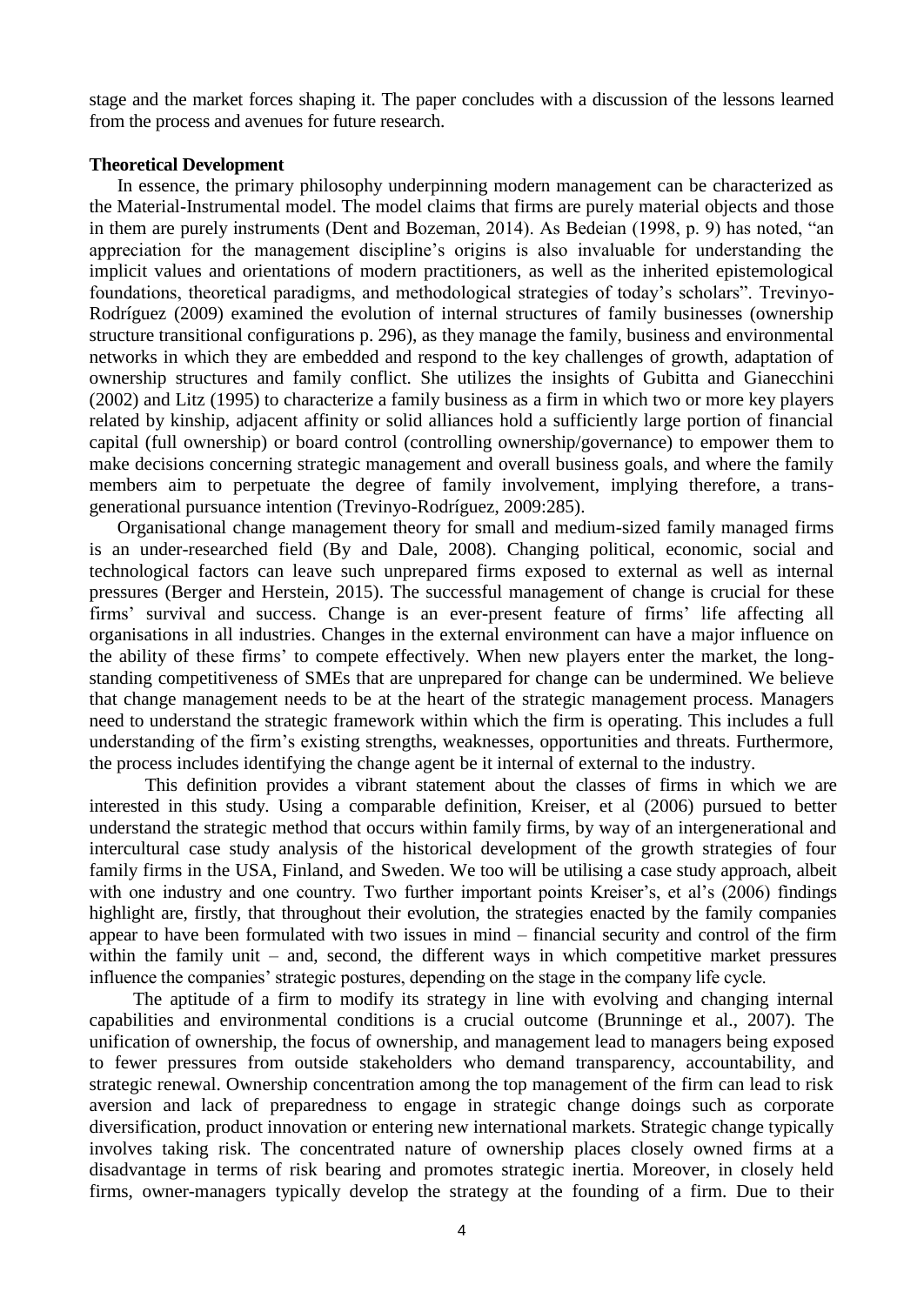personal involvement, this commitment to the strategy often continues over time leading to unwillingness to change the original strategy.

McNaughton's and Green's (2006) analysis of the relationship between corporate ownership and market structure utilized resource dependence and transaction cost analysis in organizational theories. These theories explicitly focus on the structure of the relations that define a market and attribute variability in firm performance to the ability of corporations to adapt to those relations (Burt, 1988: 357). The resource dependence literature characterizes industry structures as dense but ever-changing networks of interdependent companies, each competing for positional advantage in relation to their environment and each other, by gaining control over resources (Glasberg and Schwartz, 1983). Transaction cost analysis theory predicts that firms seek to gain control over resources where there is environmental uncertainty, high risk of opportunistic behaviour and high costs of monitoring and enforcement (Williamson, 1975). In terms of the behaviour of the firms themselves, this includes mergers that internalize resources, and diversification and conglomerate strategies to decrease dependence on a particular set of resources. Both theories argue that businesses are restricted in their autonomy by structural dependence on the inputs and outputs of other businesses, or to put it another way, by their place in the value chain (Walters, 2012). While not explicitly focusing on networks, Porter (1980) suggests that external forces can influence relationships within exchange systems. To the extent that a key element of this analysis is the impact of changing environmental contexts on organizations, it is also entirely appropriate to make reference to the systems thinking of the environment school of strategic management, and the work, for example, of Ansoff (1957; 1965) and Emery and Trist (1965).

Throughout history, external forces have affected the infrastructure of the diamond industry and changed its strategic direction and market structure. One must be familiar with the industry's origins and the effect of external forces on its workings if it is to be better understood and researched. Given that industry structures evolve constantly and alter their managerial models in light of internal and external changes, so a more comprehensive, longitudinal investigation of the industry is warranted. In examining the Israeli diamond industry as a case study, the contribution of this paper is to consider the changes in the value chain that have taken place over the last 70 years as different operating environments for the (largely) family businesses, and to explore the impacts these different environments might have on the managerial models. An important additional element in the mix is the evolution of the diamond industry from a trust based or socially based industry to a more impersonal, standardized industry.

#### **Methodology**

The research focused on the firm and its management as the primary context in which to explore the relationship between the choice of the strategy and environmental change. We claim that in small firms the study of change should be focused on the owner–manager, who is at the core of the change processes. Interestingly, change management was argued to be equivalent to crisis management in many situations, and it was also reported that changes more often than not came about as a reaction to a situation rather than being proactive initiatives.

Information pertaining to this research was gathered through extensive research amongst diamond companies, access to who is notoriously difficult. Face–to–face interviews with 100 managers in the Israeli diamond industry were conducted building up step by step a behavioural picture of the diamond industry, its operations and networks as it unfolds over time. Since one of the world's main centres for the diamond trade is based in Israel, and it being one of Israel's key export industries, the study focused on polished diamond exporters located in the Israeli Diamond Exchange. The population of Israeli polished diamond exporters comprised of around 900 polished diamond exporting firms, of whom 190 firms were defined as official Israeli diamond exporters. The Israeli Ministry of Industry and Trade – Diamond Division defined an official diamond exporter as one who officially export \$4m and above of polished diamonds a year. A database of polished diamond exporters was built after examination of all available sources of information.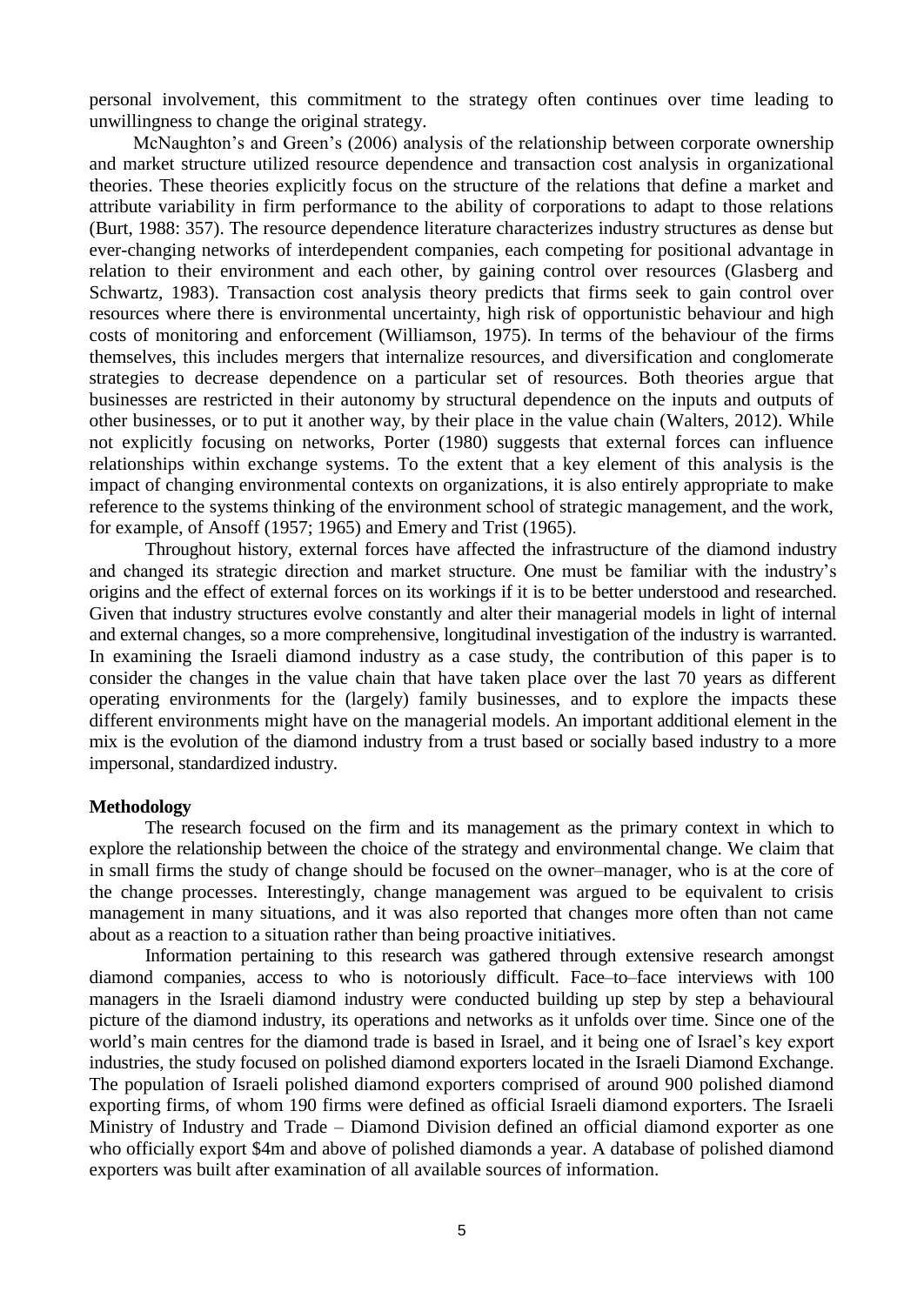Following Brand and Slater's (2003) argument that in business research, qualitative work should precede quantitative testing, we used a case study approach to shed light on the structural factors that affect business in the Israeli diamond industry (see also Burgelman, 1983; Eisenhardt, 1989; Robertson, 1993, Welch, 2000; Zhang, 1994). Case study research is useful for focusing on understanding the dynamics present within specific settings (Eisenhardt, 1989) i.e. the diamond industry. Through interviews with key players, we aimed to elucidate the various forces at work in the industry and examine the dynamics between them. The interview stage provided key information on the intricacies of the mutual relations that would have been hard to capture in a closely structured research instrument or questionnaire. To complement the fieldwork, we collected data from journals, books, industry magazines, official government data and interviews with government officials. The case study approach to theory building was therefore used to develop our holistic view of the evolutionary transformation of the industry (Eisenhardt, 1989; Yin, 1994). During the interviews, we applied an open-ended interview protocol. Open - ended interviews are widely accepted as an appropriate technique for gathering data on cultural issues, especially when hard data are difficult to come by and the research is exploratory in nature (McCracken, 1988). Open-ended questions allow interviewees to elaborate on cultural and managerial issues as well as the managerial mechanisms relating to conducting business in the industry. The interviewer requested supplementary information when a theme was unclear or incomplete and supplemented the prepared questions as needed to obtain more accurate and in-depth responses. The researchers emphasized to all respondents that their comments would remain anonymous. All interviews were transcribed and due to the secrecy of the industry none of the respondents were willing to be recorded or directly linked to a specific quote.

Extensive interviews were conducted with the respective managers of 100 firms out of the 190 (53%) official diamond exporters, which represent 56% of the total official Israeli polished diamond exports by value. The interviews ranged from 3/4 of an hour up to 4 hours in length depending on the level of co-operation the researchers got. Based on industry experts and the Israeli Ministry of Industry and Trade, the sample was divided into the four groups by size of their polished diamond exports in US dollars. Group one consisted of 8 firms with exports exceeding US\$50M. We sampled 7 firms covering 88% of Israeli polished diamond exporters in this category. Group two consisted of 26 firms who export between US\$20-50M of polished diamond exports. We sampled 20 firms covering 77% of this category. Group three consisted of 41 firms who exported polished diamonds between US\$10-20M. We sampled 20 firms making up 49% of this category. Group four consisting of 115 firms exporting polished diamonds between US\$4-10M. We sampled 53 firms constituting 46% of this category. The researchers operating from offices in the Ministry of Industry and Trade proved to be a catalyst to obtain interviews and examine otherwise unattainable sources of information. However, achieving the trust needed for access through governmental institutions such as the Israeli Ministry of Industry and Trade, the Diamond Controllers Office and the Israeli Diamond Institute was a gradual process that took more than a year to formulate. The sample limitation was achieved as a result of time allocation and the need to interview the various firms building up the industry. Once redundancy in the information attained was achieved the interview process was stopped. The sample characteristics as well as the distribution of the study sample and the research coverage are presented in tables 1 and 2.

Insert tables 1 and 2 about here

---

---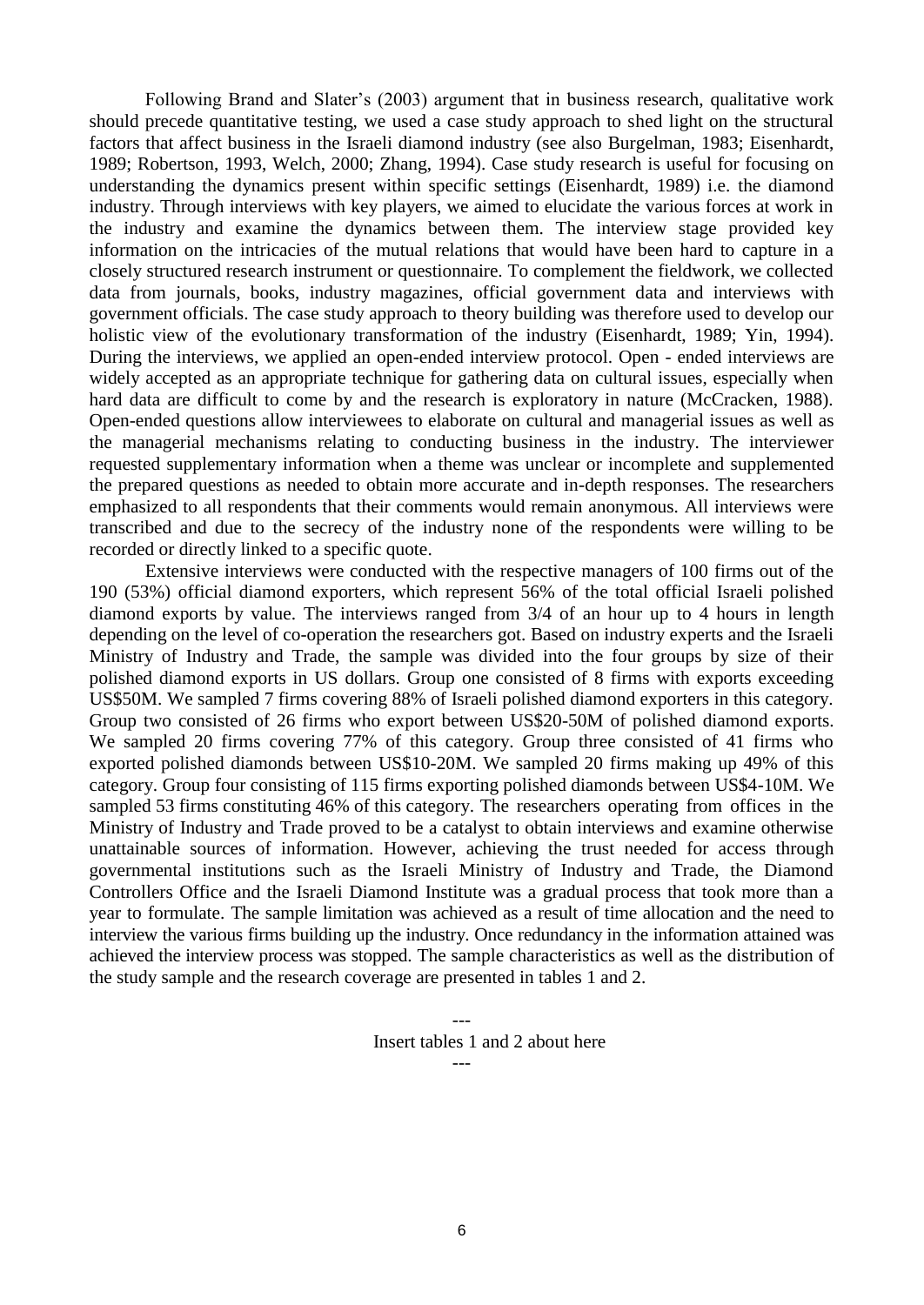#### **The Seven Managerial Stages**

Based on the qualitative data we gathered from interviews together with data from Israeli government, industry and academic sources we built the managerial evolutionary process of the industry and linked it to external events that were in many cases the catalyst for change. We can see the rationalization of the industry has forced the managers to evolve from trust or social models of exchange to more rational ones structured around arm's length models of exchange. It is important to note that as the managerial models changed in the Israeli diamond industry filtered to the rest of the industry, leading to global managerial change and the emergence of new managerial standards. In the current section, we included and highlighted some key quotations that were taken from the interviews in order to bring the readers the atmosphere of the managerial changes that took place in this seven stages' model. Hence, the seven managerial stages model including a unique combination of academic sources as well as first sources information. The stages were constructed on external forces that forced managerial adaptation.

#### *STAGE ONE: PRE 1940s – Socially based network model of exchange*

The ingathering of Jews to the land of Israel galvanized the formation and spectacular growth of the Israeli diamond Industry. The socially embedded relations and social contacts that have always been important features of Jewish daily life (Ganitsky, 1989; Mannheim, 1984; Patt-Shamir, 2006) played a key role in this development. From its inception, the Israeli diamond industry was an industry devoted entirely to export. Diamond clubs sprouted up in Israel and polishing diamonds provided a decent living (Shainberg, 1987). Israeli polished diamond exports were largely targeted at American consumers (Economist, 1992; Spar, 1994), to a large extent because of the Jewish connections with their communities overseas. Initially, social networks made selling polished diamonds for the Jewish diamantaire relatively easy (Shainberg, 1987; Shor, 1993). Before World War II (1939), Jewish diamantaires lived in close proximity as a result of the high degree of uncertainty in daily life in Palestine (Forem, 1997). The managers we interviewed who were active at the time claimed that in those days, if they did not help themselves and each other, no one would (a type of altruistic behaviour). Indeed, many managers claimed that their initial success during the 1930s and 1940s was attributable to global and highly networked family ties.

The development of the Palestinian diamond industry led to the formation of the first managerial model discussed in this paper, which was based on the CSO's marketing and selling framework. Foreign polished diamond buyers came to Palestine to purchase polished diamonds. Most exchanges were conducted through intermediaries who helped certify the exchange partners and extended family members (Gulati, 1995). They showed the foreign diamantaires an assortment of polished diamonds in a "box". The foreign buyers were forced to purchase the entire contents of the box or none at all, so they could not select specific diamonds from the box. This lead to a model based on the average quality versus the average price of the lot. This was a very similar model undertaken by DeBeers when it sold rough diamonds to sight holders. The Palestinian diamantaires presented a number of boxes that the foreign buyers could choose from, at varying prices. As opposed to the managerial rules of the CSO, negotiation on the price was more readily acceptable. However, if a buyer reneged on an oral agreement or negotiated too hard over the price, no one would ever deal with him again (he would be cast out of the network). Interviewees claimed that one specific polished diamond might have made the entire transaction profitable. On the other hand, the foreign buyer may have purchased the box simply to build trust for future exchanges. Thus, relationships built on the mutual understanding of helping each other out evolved, or reciprocity, over time through ongoing exchanges. As one of the interviewees noted:

*When you dealt with a broker or customer that you did not know well, it could be a problem. If things went wrong, only God knew what could happen. With someone I knew, problems could be solved internally and quickly as it's a cash business... I keep long term and friendly relations with my suppliers and customers as that's the only way to become important, and if you are not important, you are not shown the stones first or get the best price".*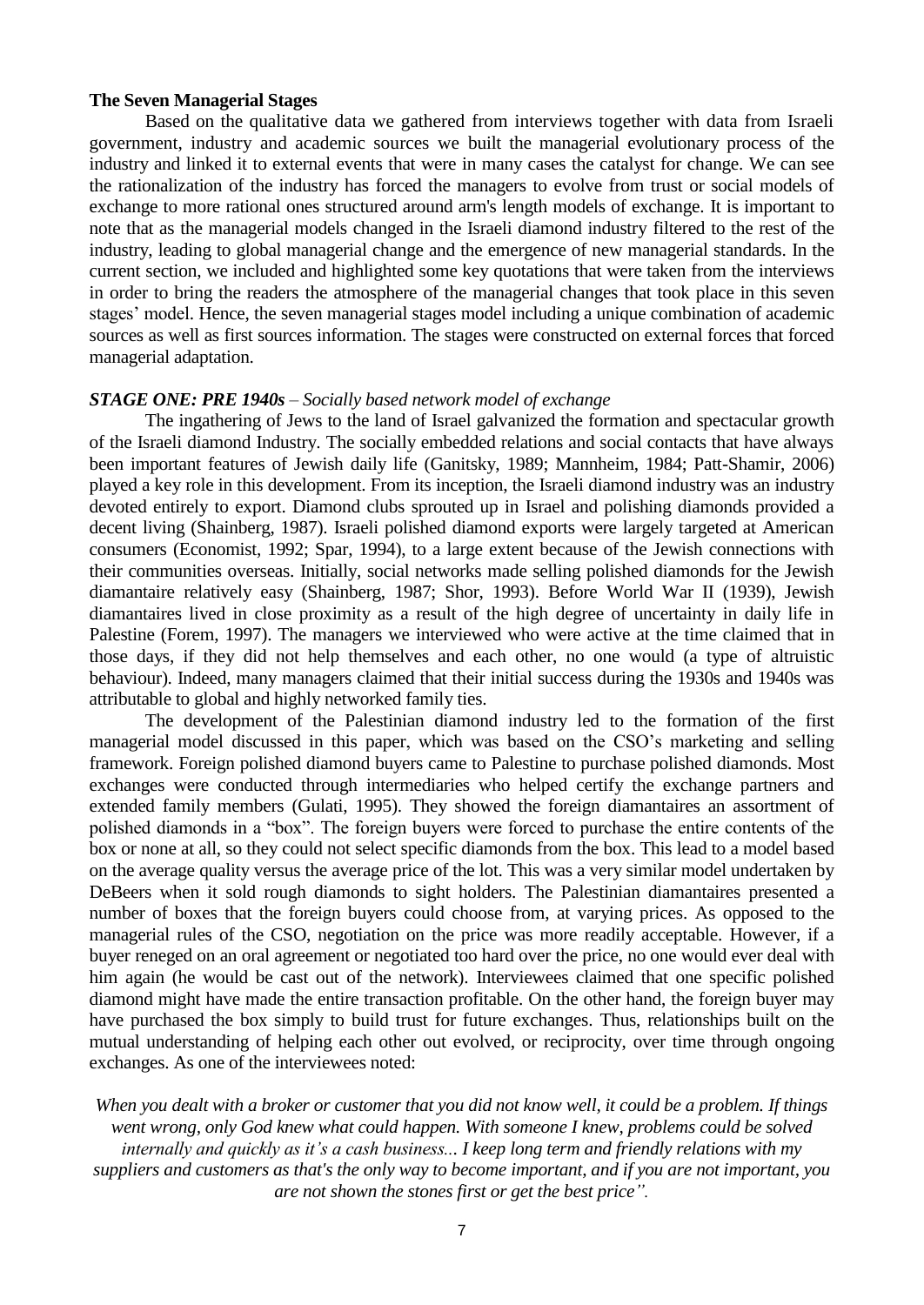Given the problems with cash flow, in the Palestinian diamond industry, payments for polished diamonds were based on cash before delivery (CBD), cash on inspection (COI), or cash against box (CAD) in the country of origin. The increased demand for polished diamonds throughout the world, especially based on social business networks, pushed foreign buyers to come to Israel despite the high costs of transportation to the country. Having made the investment, these foreign buyers were under a great deal of pressure to actually purchase diamonds. Furthermore, there were the time constraints of the visits. The interviewees claimed that these facts helped close deals quickly. The steady supply of rough diamonds at competitive prices provided by the CSO as a result of De Beers' interest in creating a strong diamond industry in British-ruled Palestine also helped build the industry. This help came at the expense of rough diamonds that normally would have been allocated to other diamond centres. The motivation and specialization of the Palestinian diamond industry established by Jews who came from Europe to Palestine out of ideological inclinations made it an economically attractive industry at the time.

#### *STAGE TWO: 1940s - 1950s – The resource based view of managing diamonds*

As diamond centres in Europe fell under Nazi control during World War II, the demand for polished diamonds from Palestine increased. Given the increased demand and increased stocks, the CSO increased rough diamond allocations to Israel at competitive prices (Pollak, 1975). The resourcebased perspective emphasizes firm-specific capabilities and the creation of dynamic capabilities to exploit internal and external firm-specific competencies to compete in changing environments. In 1940 the Palestine Diamond Club was formed (Shor, 1993) to strengthen the industry's capabilities. This was the first step in the formalization of a coherent organizational structure that pushed Palestinian diamantaires to conform to specific rules, norms and values (Forem, 1997). Space and security problems within the Israeli Diamond Exchange necessitated a new and enlarged diamond complex. Interviewees claimed that what the industry leaders at the time envisioned was a selfcontained structure that provided providing all of the facilities necessary for the trade in diamonds. Diamantaires wanted a diamond exchange with a trading floor and office facilities, complemented by offices, governmental agencies, shipping facilities, insurance, legal and accounting services, banks, restaurants, travel agencies and gemmological laboratories, all under one roof. These leaders believed that polished diamond buyers globally would be lured by the prospect that within a single secure environment they could find everything they needed. In addition, industry experts anticipated that as a result the exchange would also prompt other international diamond firms and customers to reallocate diamonds to Israel. The managerial model of the period was still strongly embedded in family based social networks. As the following quotation illustrates, the better the ties, the better the price:

## *"If two diamantaires brought the exact same polished diamond to me, I might pay up to 5% more to the one I feel more comfortable with – it's more to encourage him to come back and help him out".*

In addition, another manager noted that during this period of time:

*As the organizational structure of the Israeli diamond industry matured, some Palestinian diamantaires were able to develop relationships with new customers who came to buy in the new central complex, as opposed to using intermediaries and going around to geographically dispersed firms".*

*"*

As a result, this managerial model increased competition because the buyer could shop between various diamond firms in a relatively short span of time. Hence, the buyers could move easily, compare prices and product range but were still under time and expense constraints.

*STAGE THREE: 1950s - 1970s – The knowledge based view of marketing diamonds*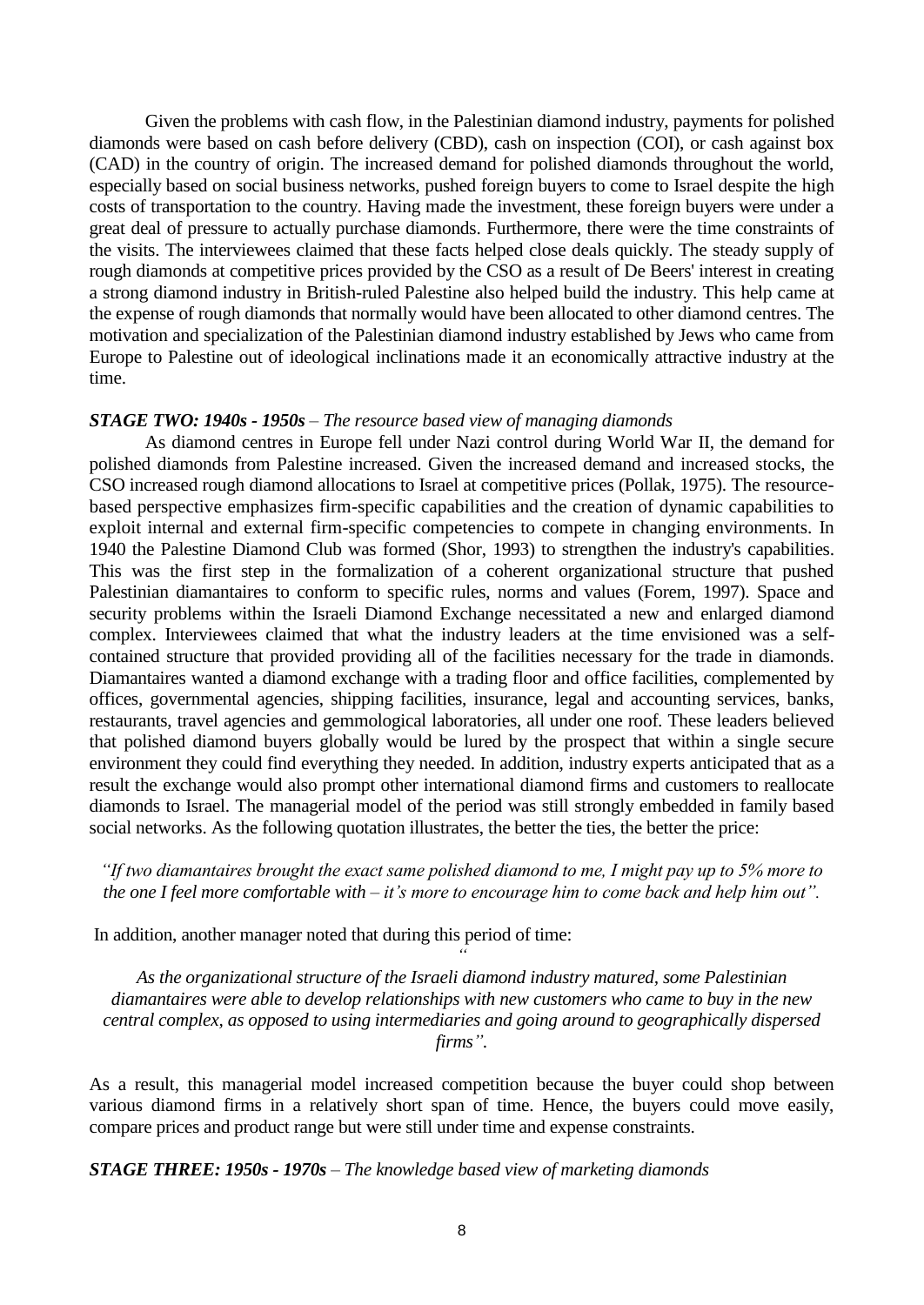Following the end of World War II, Holland and Belgium began to reconstruct their diamond industries (Bruton, 1981; Paribas Capital Markets, 1996). With the withdrawal of Britain from Palestine in 1947, full-scale war erupted leading to the formation of the state of Israel in 1948, which destabilized the diamond industry in Israel. The Israeli diamond industry had to compete once again with other diamond centres while trying to keep existing customers. The competition was based on managerial knowledge and connections. The knowledge-based view focuses on the acquisition, internal development, accumulation, exploitation and diffusion of knowledge-intensive organizational capabilities. A new diamond complex, complementing the existing one, was constructed in 1969. The mass immigration from Europe after WWII brought much needed managerial knowledge, experienced workers, and networked diamantaires to the country strengthening the industry's knowledge based advantage over other centres that were in the process of rebuilding themselves. As a result of the positive outlook for the diamond industry as a whole and the strong position of the Israeli diamond industry, Israeli diamantaires started taking even larger risks than in the past. Until the late 1950s managers still relied heavily on family ties to market their polished diamonds, an approach that began to limit the growth of the Israeli diamond industry demanding managerial rethinking. One of the interviewees noted that:

## *"As the new generation of managers inherited and set up businesses, introduced new cuts of diamonds, and implemented new managerial models, the evolution of the diamond industry continued. The structural changes and entrepreneurial nature of the Israeli firms led to the influx of new customers and the introduction of new trade".*

Business networks were enlarged to include customers who were not necessarily Jews or related through family. This further eroded socially networked based managerial models and transformed them more and more to arms' length models of exchange. This enlargement of the marketing network demanded a change in the managerial mindset and in the existing exchange model. Stage three evinced increasing flexibility relative to its predecessors. Each "box" had a price per carat (US\$/C) based on the polished diamonds it contained. The range of polished diamonds was homogeneous in quality, colour, cut, clarity and within a certain carat range. The foreign buyers could pick and choose those polished diamonds that were best suited to their needs and paid only for those polished diamonds that were chosen at the price quoted on the box (US\$/C). Then, they could pick and choose diamonds from another box that had a different assortment of diamonds on the 4C scale with a different price attached (Freedman, 1980). However, despite these changes, at this stage the principle managerial models were still fundamentally based on socially embedded ties but in extended networks resulting in more frequent problems of exchange enforcement.

#### *STAGE FOUR: 1970s - 1980s – Marketing management in full swing*

Management strategy came to rely progressively more on statistical analysis of market research and market segmentation strategy was consistent with the thinking of customer orientation. By the mid-1970s, the discipline of strategic design was in full bloom. Many key notions from marketing, such as consumer orientation, positioning, and market segmentation, were accepted and endorsed aggressively in the diamond industry. Throughout the 1970s and 1980s, the marketing discipline continued to stress the development of enhanced methodological sophistication and analytical rigor.

Stage four, the 1970s and 1980s, represented a time of relative growth in the Israeli diamond industry and stability in the industry with strong backing from the Israeli government and the banking system. However, increased competition from other diamond centres and security problems in Israel caused foreign buyers to be wary about coming to Israel (Saldern, 1990). Fierce internal and external competition complemented by a decline in the number of customers coming to Israel, demanded that the existing managerial model be aligned with the business environment of the time. The environmental situation put pressure on the diamantaires in Israel to find customers outside of the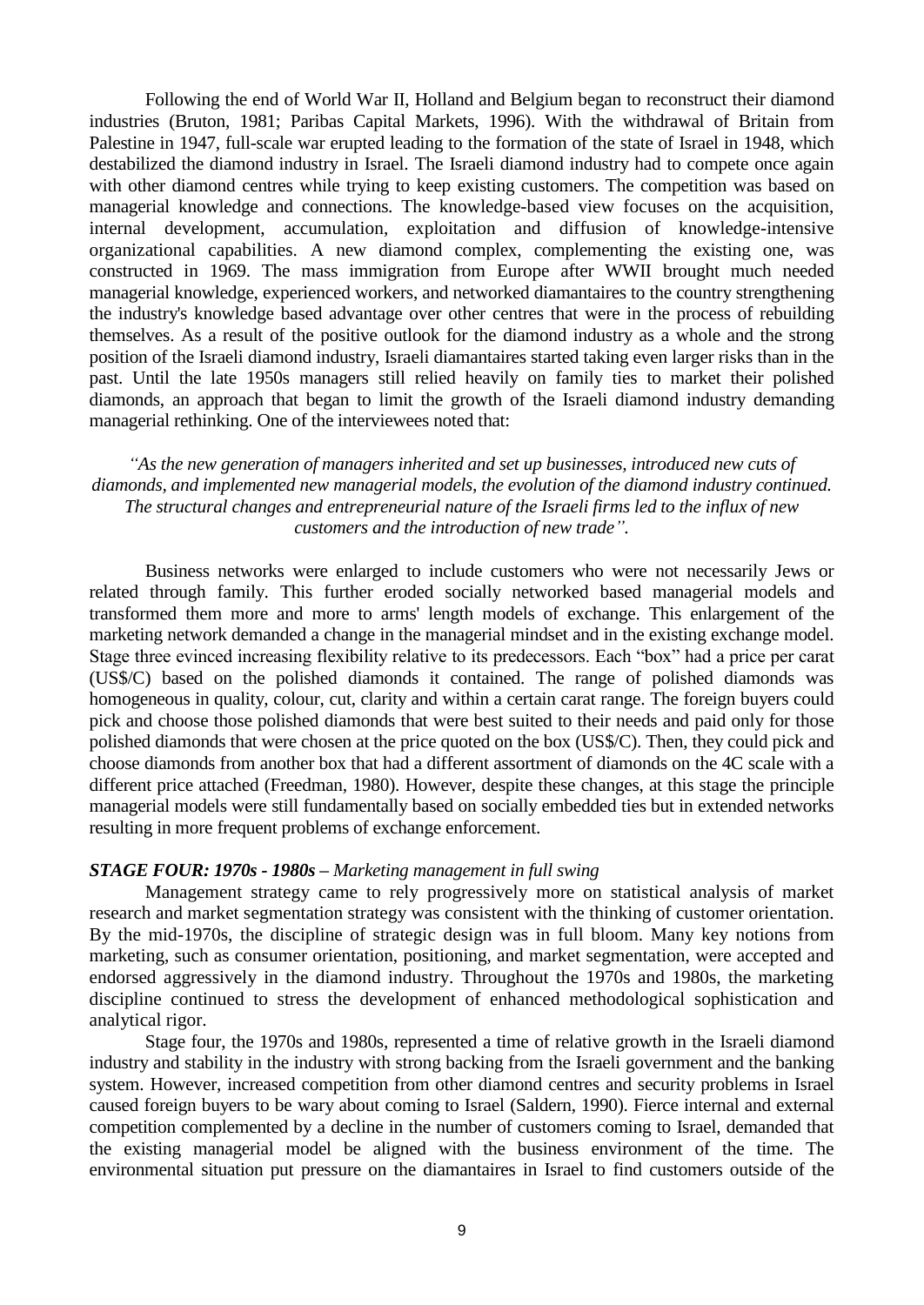Israeli diamond exchange, leading to a need for a more active approach to the marketing of diamonds. One of the interviewees described well this stage. He emphasized that:

*"in this time, boxes with polished diamonds were sent to highly trusted customers, so they could pick and choose as if they were in Israel. The problem with this managerial model was that the buyer was under no pressure to buy and could more easily compare prices, and the personal touch was missing".*

As the interviewees claimed, the diamond buyers could "sleep on their decisions" and were not under pressure to purchase polished diamonds. Furthermore, as a result of the enlarged business network, fraud was becoming more prevalent, leading to huge losses. The value of the polished diamonds in the eyes of the diamantaire changed as a result of the change in the atmosphere in the physical location of the transaction. Diamond sellers maintain that the mood, light, smell in the room and one's imagination are all fundamental parts of the value of polished diamonds and precious stones. During this period, trust was strained to its limits, and fraudulent behaviour flourished when the "box" was in another country and out of the immediate reach of its owner. The strong degree of mutual interdependency of the firms within the industry caused a chain reaction in which the bankruptcy of one company as a result of fraud led to the failure of other firms, undermining the stability of the industry.

## *STAGE FIVE: 1980s – 1990s – The rationalization of the industry.*

The global diamond industry, based for generations on socially based models of exchange, founded on trust and reputation, received two external shocks in the form of the publication of the Rapaport polished diamond price list and the formation of the GIA (Gemmological Institute of America), which certified the quality of polished diamonds. The price list standardized a large part of the diamond industry in the sense that a diamond on the 4Cs scale now had a price based on a price list available to all who wanted it. The list removed some of the mystery surrounding diamonds and standardized the industry, creating new opportunities and threats in an environment of increased transparency and fewer barriers to trade. In the wake of the price list's publication, the pricing power within the diamond industry diminished. The existence of the price list reduced the need for industry specific knowledge, allowing new "external" managers who were interested to engage in the trade to enter until recently, a closed industry with high entry barriers. The GIA standardized the industry even further by issuing quality certifications based on the 4Cs scale that could later be priced with the Rapaport price list, increasing transparency and decreasing needed managerial knowledge. This decreased the need for managerial models based on networks that demanded from managers a new managerial mindset.

The insider/outsider paradox has been taken to its limits, reducing collective cohesion and eroding individual participants' sense of security (Berger and Herstein, 2012). However, since 1980, the industry has responded defensively to its competitive, economic and legal landscape, escalating the negative effects of the paradoxes and compelling itself into a sustained decline in the effectiveness of socially based managerial tools (Mostovicz et al., 2007). The 1980s also brought increased competition from other global diamond centres such as the new centre in India and the wellestablished centre in Belgium (Berger and Herstein, 2015). Pressure from Israeli banks to increase collateral and call in loans forced Israeli diamantaires to become more aggressive. As their hefty debts and interest payments ballooned, they became increasingly desperate to get rid of polished diamonds (Even-Zohar, 1997). The high level of returns from fraudulent behaviour, the desire to survive, and the standardization of the industry undermined the confidence that mutual exchange partners would refrain from exploiting each other's vulnerabilities. All of these factors led to the further degradation of socially based managerial models and to the start of the rationalization of the industry, based on arm's length managerial models common in most other industries. Emblematic of this change was the new demand for written as opposed to verbal contracts, which increased transaction costs and helped the tax authorities collect the money owed to them. The following quotation from our fieldwork illustrates this trend: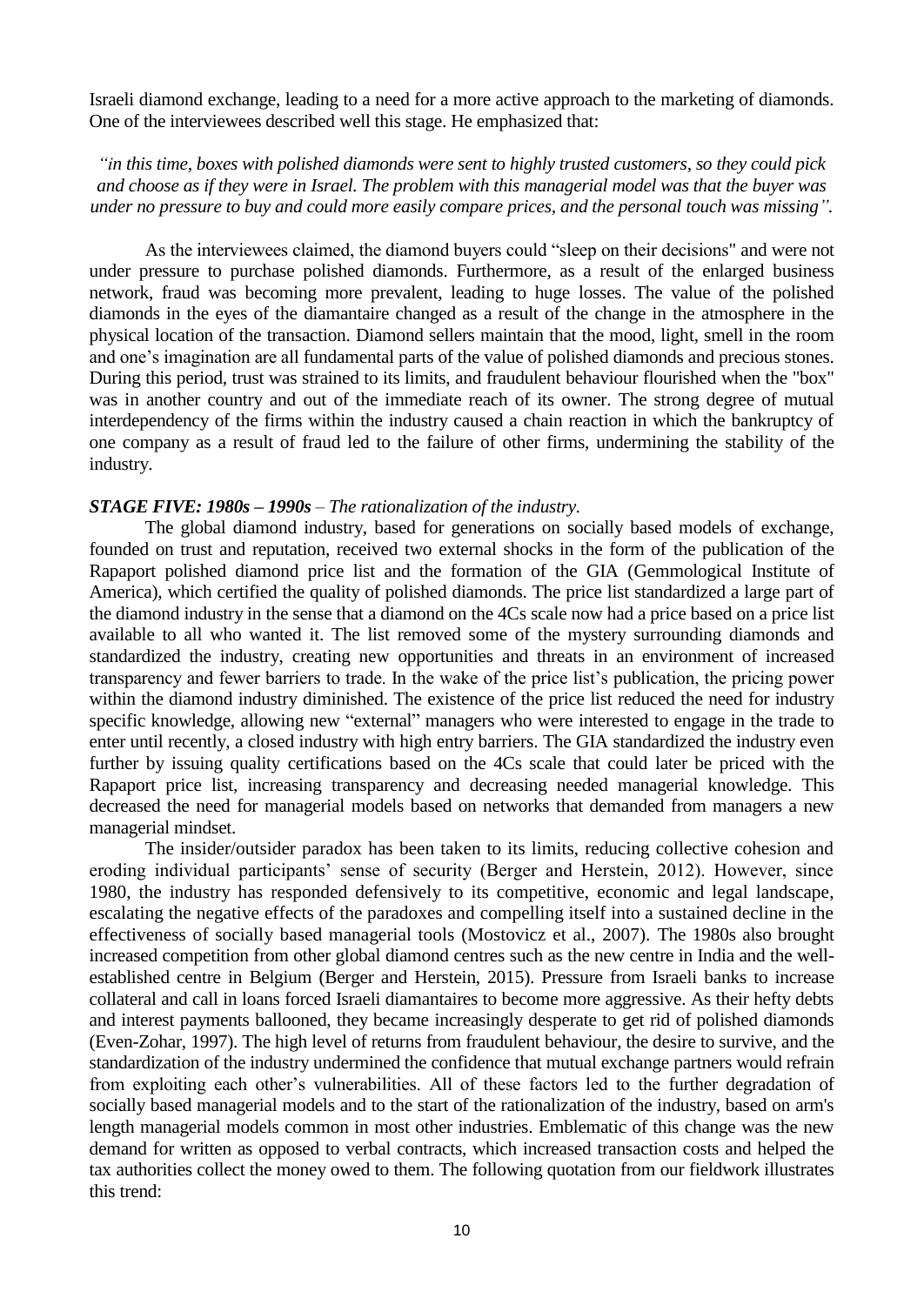## *"No company, no matter how good its relations with its customers and suppliers, was as important as the end price of the diamond. Price at the end of the day would close the deal not friendship! ... Diamantaires would sell their mothers if there was a profit to be made from it!".*

Managers needed to become more pro-active than ever before. Therefore, for the first time, they actively searched for buyers en masse and created new markets outside of the known diamond centres. Given their need to sell quickly at good prices and prevent fraudulent behaviour, they could no longer just send the "box". The situation had reversed, and now it was the sellers, not the buyers, who bore the transactional costs of transportation and time constraints, which further eroded prices and profitability.

#### *STAGE SIX: 1990s – 2000s – The globalization of management*

The liberalization of trade restrictions and financial deregulation in Israel and the world during the 1990s increased the mobility of capital (Berger and Herstein, 2012). Many of Israel's diamond managers moved large parts of their operations to low cost centres to be competitive globally (Shor, 1993). As a result of the standardization of the industry, the Israeli government began clamping down on tax evasion, and banks were reluctant to give generous credit lines. Managers relied more on written contracts and the court system to reduce uncertainty. These impersonal tools reduced the need to invest in building social relationships, managerial models that demanded huge financial and time investments. Indeed, the distinctive competitive advantage based on social managerial models, for the first time, became a liability as it limited who one could exchange with (Berger, 2014). The following quotation from our fieldwork illustrates this trend:

*"The information that in the past had been a highly valued secret now flowed freely through the Internet, transforming the industry to a more transparent industry rendering socially based managerial models obsolete. Firms could now post the polished diamonds they had for sale online, at prices based on the Rapaport price list and certified by the GIA. Such transactions made the personal touch that had once been so important a thing of the past".*

New, better-educated managers engaged in the pro-active marketing of diamonds through the Internet, leveraging this tool for selling in the new competitive landscape. In an effort to draw foreign diamond buyers back to Israel, in 1996 the first diamond exhibition in the country was launched under the banner of "Israel the Source". In 1993, the first Israeli magazine devoted to the diamond industry called "Yahalom" was inaugurated. Buyers and sellers began advertising their supply and demand needs globally using vehicles such as the Internet, magazines, and exhibitions. These industrial changes led to the conventional marketing approach common in many other industries that is based on standardized, impersonal practices rather than trusted social ties.

### *STAGE SEVEN: 2000 – Today – The age of e-diamond management*

Firms presently compete in an intricate and dynamic environment transformed by the flow of, and need for, instantaneous information. Knowledge is increasingly becoming the most valuable resource for managerial decision making. The influence of technology and globalization increasingly the need for firms to acquire information, create knowledge and innovate in order for them to competing successfully. The currently forming discontinuities and dominant designs of strategic management will in the future stress individual and organizational capabilities to learn and innovate. This managerial trend has fully transferred the diamond industry to an arm's length industry and the dissolvent of DeBeers as the custodian of the industry.

The decade began with the elation of the new millennium and ended with a global economic crisis that threw the net turnover of the Israeli diamond industry back 10 years, to the same level as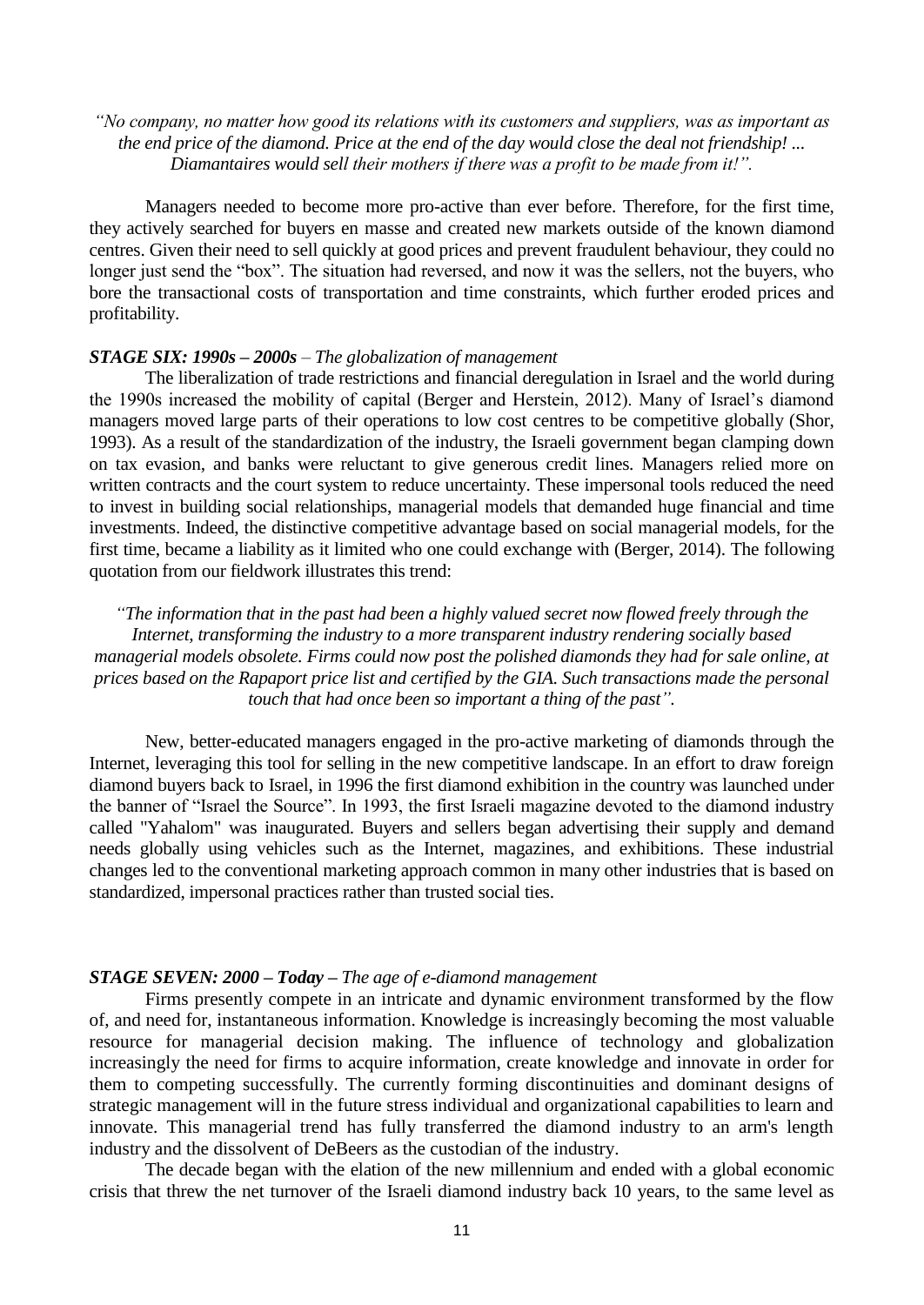1999. As a result, De Beers decided to brand its diamonds, and forward integrate into polished diamond trading, in order to compete with other producers such as Australian Argyle and Canadian BHP that were not under De Beers' control (Sheintal, 2010). The diamantaires soon realized that if De Beers were offering brand diamonds, they could do the same. Managers adopted the new trend and invested more in marketing introducing into the industry dozens of brands, special cuts, trademarks, and registered diamonds allowing for differentiation.

After 9/11, sensitivity to the financing of terror and money laundering worldwide rose to unprecedented levels. The U.S. Patriot Act, intended to prevent money laundering for the purpose of financing terrorism (Berger and Herstein, 2015), had a direct impact on the diamond industry. Labelling the world diamond industry as vulnerable to money laundering and financing terrorism, the act imposed severe restrictions on buyers and sellers of diamonds, precious stones, gold, and silver. In the 1990s the U.S. government, led by the Departments of State and the Treasury, began exploring ways of restricting the trade in blood diamonds, diamonds that originated in conflict areas and were mined at an extreme cost to human life. These efforts culminated in the Kimberley Process, a comprehensive international program launched in 2002, aimed at eradicating the sale of such diamonds that made the industry and trade within it more transparent and open to scrutiny (Spar, 2004).

On the supply side, not even the steadiest of cartels have been wholly immune to change. Over the past decade, the diamond trade has faced the end of apartheid in South Africa, the fall of Communism in Russia, the opening of many new mines, the fight against terror and money laundering, and the emergence of a worldwide movement against so-called "blood" or "conflict" diamonds. All of these developments have changed the diamond industry and required the diamantaires to transform the nature of their work. While a diamond may be forever, as the De Beers advertising claims, the cartel itself has also adapted its role from being the custodian of the industry to acting purely as a key player, thereby dismantling the cartel network that controlled the industry for over two centuries. This change led to the seventh stage based on free competition and marketing strategies both on the supply and demand side.

#### **Where is the Diamond Industry Headed?**

Management theory evolves continually with new ideas that come from the attempts to transform theory into practice. Appreciating its history is a fundamental step for identifying the problems and sources of such paradigms. Managers often pay no attention to the importance of understanding the management history since they are more disposed to pay attention to actions occurring in the present. To disregard the progress of management throughout history is to risk repeating the same mistakes. Firms working in competitive environments are continually trying new ideas in-order to manage an increasingly complex business environment. They now understand that keeping in touch with and developing new knowledge is key factor in assuring their survival. The evolution of management theory mirrors the changes in the economic and social environments. Competitive advantage will increasingly be more difficult to define, for it will be based on speed, innovation, service and customization as well as volume, scale and low cost. Established firms cannot exclusively compete with sustaining technologies, because new entrants typically invade their markets with disruptive technologies.

Many managerial theorists argue that firms and managerial models can be understood as planned mechanisms that use various strategies for adapting to environmental change in pursuit of their goals (Berger and Herstein, 2015). Adhering to past managerial models in the face of changing market environments and customer demands can destroy a company's competitive advantage. We believe that some of the inconsistent and weak findings in previous research on managerial behaviour in the diamond industry may be due, in part, to the failure to consider the role of the environment and strategic choice on the firm's managerial strategy. Heightened competition is changing the structure of many industries, and the diamond industry is no exception. De Beers led the industry for over a century, ensuring that its stakeholders, be they producers or buyers, were satisfied. Its role was to guarantee stability in the market. Its strategy was to maintain the illusion that diamonds were scarce.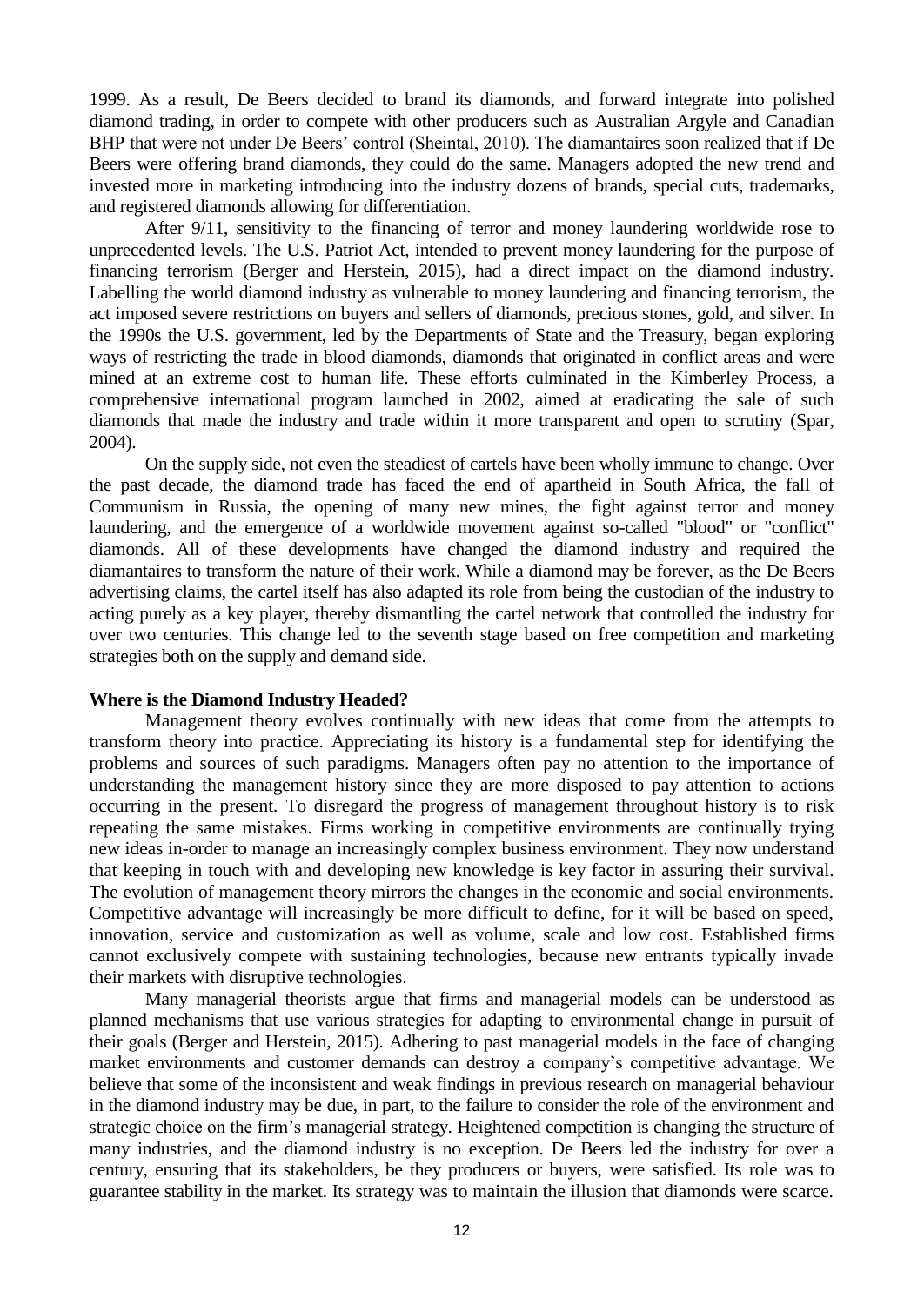Changes in the external environment have been so significant that recently De Beers decided to relinquish its role as the custodian of the industry. No cartel in history has been able to extend its influence as broadly or for as long as De Beers, making it the most successful and long-lasting cartel in the world (Spar, 2006).

Historically, the diamond industry has implemented a flexible and opportunistic culture under the protective umbrella of De Beers (Mostovicz et al., 2007). Product familiarity and membership in the diamond centres have been deemed more important than managerial competencies leading to a strong sense of cohesion, but also of complacency. This led to managerial neglect and a failure to build robust intellectual property, processes, management systems, which would justify a premium within the wider market. Over time, the relationship with the outside world has become more complex, demanding a wider managerial skillset. Two managerial models based on strong interpersonal trust characterize the family business networks that dominated the diamond industry for a long time. First, these managerial models developed reciprocity based trust in which a member of the community offers to help another for the greater good of the collective. Such behaviour is evident in stages one to three presented in this paper. The managerial models are based on moral obligations but also in the fact that the social standing of a person within the wider network does not depend on individual performance but rather on the family. With a further evolution of the industry, a second type of managerial models emerged, characterized by enforceable trust, meaning that the deviant actions of network members would be sanctioned by the members of the network, thereby enforcing the compliance of shared norms. Networked members put their trust not only in close family members but also in the whole community. As stage four illustrates, outsiders would not be in a position to benefit from these trust-based relationships. However, over time, these dense family managed networks that had been key to the early expansion of the business and industry became a liability (Berger and Herstein, 2012). As stages five to seven demonstrate, to become more competitive, the firms had to look outside the network and adopt a more impersonal, standardized managerial models to doing business.

As trust declined in the industry, managers increasingly were unwilling to take risks. They demanded greater protection against the possibility of betrayal and increasingly insist on costly sanctioning mechanisms to defend their interests, thus feeding the cycle of mistrust. The rational based managerial models recognizes that declining trust in exchanges increases transaction costs because those involved must take actions to protect themselves and guard against the possibility of the opportunistic behaviour of others (Bernstein, 1992). The cost of such actions may - or may not - be offset by more efficient exchanges. How do we analyse and evaluate the role of trust? In many cases in economics, anonymous exchange is used as a starting point for analysing competition. However, in reality, one often takes into account social structures and social relationships when analysing competition. The global information environment may prompt a further restructuring because this change has lowered the barriers to entry, minimizing the role of trust in the diamond trade. This is a major transformation from one extreme, the socially embedded trust-based exchange, to another, that of impersonal ties. This change is illuminated by a quotation from one diamantaire we interviewed:

*"It is only natural that the younger generation should see things differently from their elders. A person with extensive experience may sometimes hesitate to try a new technique or novel approach because of the very experience ... our fathers grew up with their firms, and their management approaches were relevant for that time ... the younger generation has been trained in different frameworks, in secondary school and in the army, where we learned new approaches to business and management".*

Over the next decade the diamond industry will face a new wave of challenges – from synthetic diamonds, from small-scale producers and from possible turnarounds in consumer sentiment. Any one of the developments discussed in the paper could potentially destroy the history of stable high prices and the scarcity of polished diamonds, a point for further scrutiny. It will be interesting to examine the environment's future effects on the industry and the illusion of scarcity.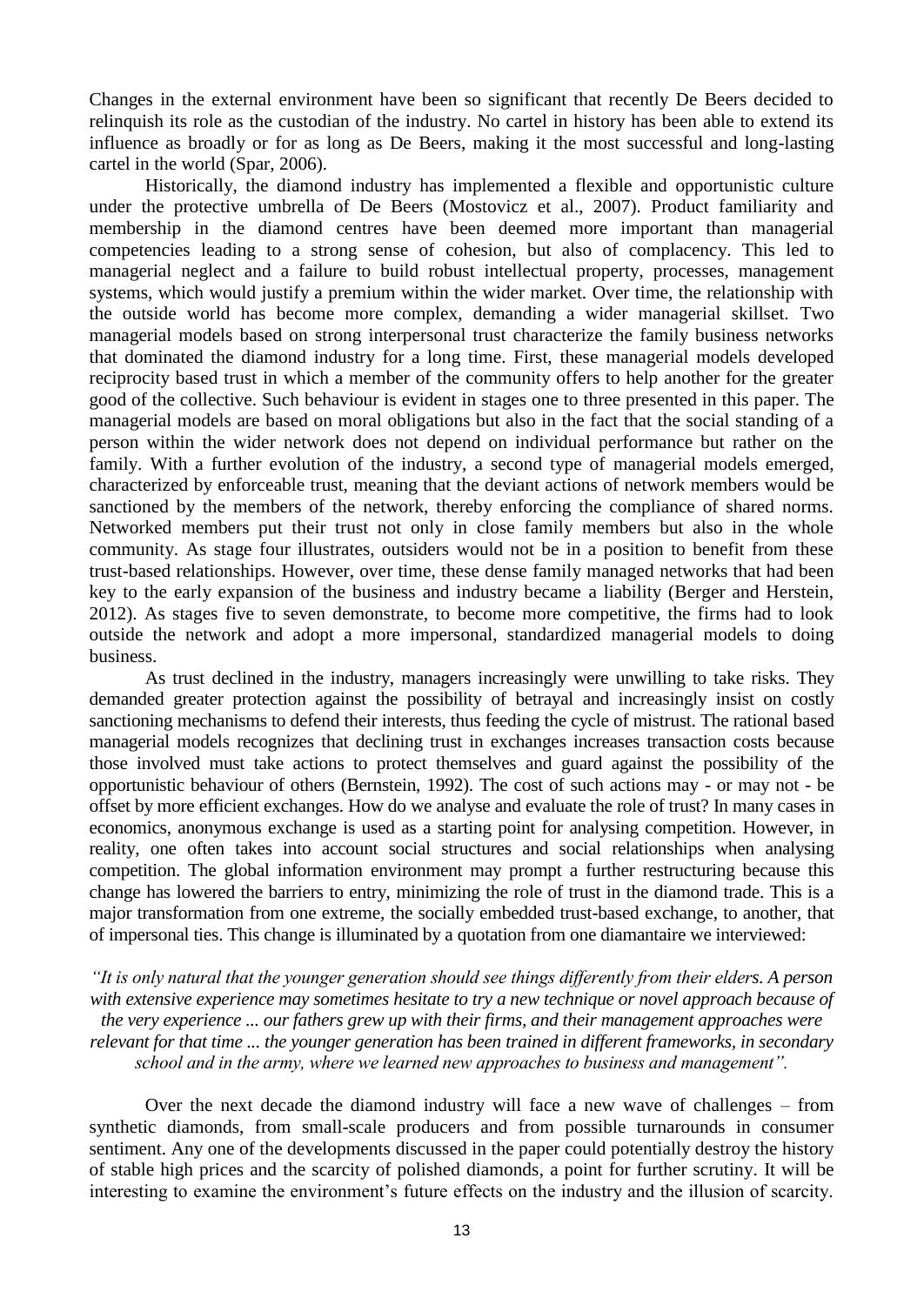Will consumers continue purchasing diamonds in light of the blood diamonds scare and fraudulent behaviour? Will the diamond industry, leaderless without De Beers at the helm, be able to retain the mystique around diamonds that De Beers developed? Will there be an oversupply of diamonds in the market, reducing their prices and giving customers the feeling that they are not getting value for their investment? Diamond prices cannot remain artificially high if consumer tastes or fashions change or if incomes suddenly decrease. The answers to these questions will determine the future of the industry.

#### **References**

AFP (2011), Oppenheimers leave the diamond race with \$5bn sale.

- Ami, S. (1991), The esteemed members of the Israeli diamond industry (in Hebrew). The Israeli Diamond manufacturing Association, MLN Publishing Ltd.
- Bain & Co and AWDC (Antwerp World Diamond Centre). (2013), The Global Diamond Report: Journey through the Value Chain, [http://www.bain.com/Images/BAIN\\_REPORT\\_The\\_global\\_diamond\\_report\\_2013.pdf](http://www.bain.com/Images/BAIN_REPORT_The_global_diamond_report_2013.pdf) Accessed 17 April 2015.
- Bala, S., M.H. (2008), "Industrial subcontracting and structure in Japan: Evolution and recent trends", *Journal of Management History*, Vol. 14 No.1, pp. 23 – 38.
- Bedeian, A.G. (1998), "Exploring the past", *Journal of Management History*, Vol. 4 No. 1, pp. 4- 15.
- Berger, R. (2014), "The enigma of the Chinese diamond industry", *Chinese Management Studies*, Vol. 8 No. 4, pp. 665-682
- Berger, R. and Herstein, R. (2012), "The limits of Guanxi from The perspective of the Israeli diamond industry", *Journal of Chinese Economic and Foreign Trade Studies*, Vol.5 No.1, pp. 29-41.
- Berger, R. and Herstein, R. (2014), "The Evolution of Chinese Business Ethics", *Management Research Review*, Vol. 37 No. 9, pp. 778-790.
- Berger, R. and Herstein, R. (2015), "Strategies for marketing diamonds in China from the perspective of international diamond SMEs compared to the west", *Journal of Small Business and Enterprise Development*, Vol. 22 No. 3, pp. 549-562
- Bernstein, L. (1992), "Opting out of the legal system: Extralegal contractual relations in the diamond industry"*, Journal of Legal Studies*, Vol. 21, pp. 115-157.
- Bloomberg, (2011), "Anglo American ends Oppenheimers' De Beers dynasty With \$5.1Billion deal"
- Brunninge, O., Nordqvist, M., and Wiklund, J. (2007), "Corporate governance and strategic change in SMEs: The effects of ownership, board composition and top management teams", *Small Business Economics,* Vol. 29, pp. 295–308.
- Bruton, E. (1981), *Diamonds. Second Edition*, N.A.G Press: London
- Burt, R.S. (1988), "The stability of American markets", *American Journal of Sociology*, Vol 94 No. 2, pp. 356-395.
- By, R. T. and Dale, C. (2008), "The Successful management of organisational change in tourism SMEs: Initial findings in UK visitor attractions", *International Journal of Tourism Research*, Vol. 10, pp. 305 - 313
- Carraher, S.M. (2005), "An eexamination of entrepreneurial orientation: A validation study in 68 countries in Africa, Asia, Europe, and North America", *International Journal of Family Business*, Vol. 2 No. 1, pp. 95-100.
- Carraher, S.M. and Carraher, S.C. (2006), "Human resource issues among SME's in Eastern Europe: A 30 month study in Belarus, Poland, and Ukraine", *International Journal of Entrepreneurship,* Vol. 10, pp. 97-108.
- Campbell, R., McConnell R., and Stanley, L.B. (2005), *Economics: Principles, problems, and policies***.** McGraw-Hill Professional.
- Davies, G. (1984), *Diamond*. Pitman Press: Bath, UK
- Dent, E.B. and Bozeman, P. (2014), "Discovering the foundational philosophies, practices, and influences of modern management theory", *Journal of Management History*, Vol. 20 No. 2,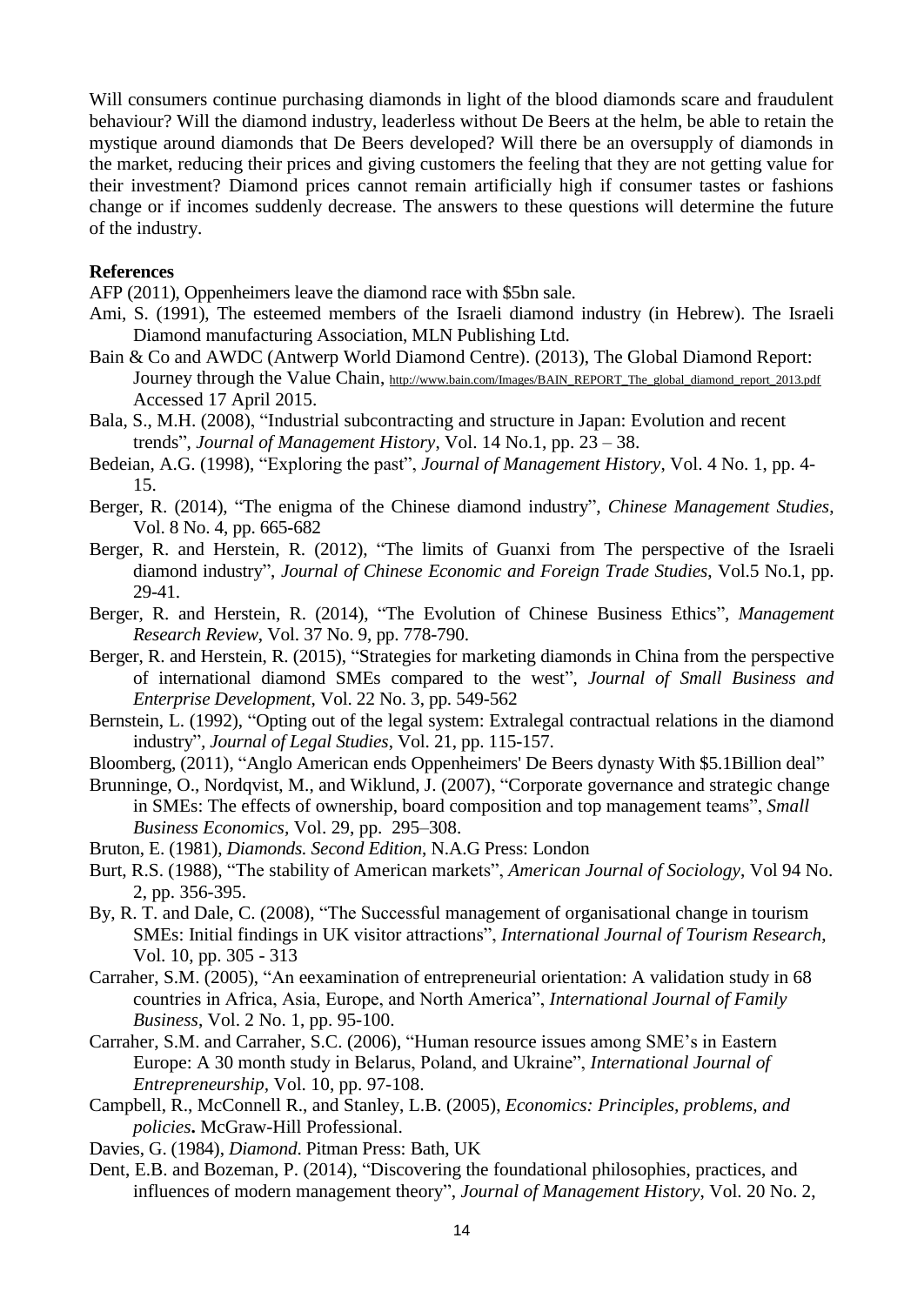pp. 145 - 163

Economist. (1992), "Diamonds - A cartel and its future", Intelligence Unit, Special Report, No M702

- Emery, F.E. and Trist, E.L. (1965), "The causal texture of organizational environments", *Human Relations*, Vol. 18, pp. 21-32.
- Emiliani, M.L. (2010), "Historical lessons in purchasing and supplier relationship management", *Journal of Management History*, Vol.16 No. 1, pp. 116 – 136.
- Evans, R.J. (1999), *In Defense of History*, WW Norton, New York, NY.
- Even-Zohar, C. (1997), "Bank of Israel analyses the Israeli diamond industry banking indebtedness", *Mazal U'Bracha*, Vol. 90, pp. 21-35.
- Forem, I. (1997), "Small companies should consolidate", *Mazal U'Bracha*, Vol. 90, pp. 51-58.
- Freedman, M. (1980), *The Diamond Book*, Dow Jones Irwin publishing.
- Ganitsky, J. (1989), "Strategies for innate and adoptive exporters: Lessons from Israel's case", *International Marketing Review*, Vol. 6 No. 5, pp. 50-65.
- Ghaswala, S. (1987), *Diamonds - King of Gems*, Sudhir Ghaswala Publishing: India.
- Glasberg, D.S. and Schwartz, M. (1983), "Ownership and control of corporations", *Annual Review of Sociology*, Vol. 9, pp. 311-332.
- Gregory, T. (1962), *Ernest Oppenheimer and the economic development of Southern Africa*. Oxford University Press: London - New York.
- Grief, A. (1994), "Cultural beliefs and the organization of society: A historical and theoretical reflection on collectivist individualist societies", *Journal of Political Economy*, Vol. 12 No. 5, pp. 912-950.
- Gubitta, P. and Gianecchini, M. (2002), "Governance and flexibility in family-owned SMEs", *Family Business Review*, Vol. 15 No. 4, pp. 277-297.
- Gulati, R. (1995), "Does familiarity breed trust? The implications of repeated ties for contractual choice in alliance", *Academy of Management Journal*, Vol. 38 No. 1, pp. 85-112.
- Gupta, S., Polonsky, M., Woodside A., and Webster, C.M. (2010), "The impact of external forces on cartel network dynamics: Direct research in the diamond industry", *Industrial Marketing Management*, Vol. 39, pp. 202-210.
- Harel, E. (1986), *A look inside Israel's diamond industry*, Israeli Diamond Institute Publication.
- Hocking, A. (1973), *Oppenheimer and Son*. McGraw-Hill: Johannesburg, South Africa.
- Jessup, E. (1979), *Ernest Oppenheimer - A Study in Power*. Rex Collings: London.
- Kreiser, P.M., Ojala, J., Lamberg, J.A. and Melander, A. (2006), "A Historical investigation of the strategic process within family firms", *Journal of Management History*, Vol. 12 No. 1, pp.  $100 - 114.$
- Kretschmer, T. (2003), *De Beers and Beyond: The History of the International Diamond Cartel*. New-York University.
- Kvint, V. (1993), "*Sorry Mr. Oppenheimer*", Forbes*,* February 5, PP. 42 43.
- Lamond, D.A. (2006), "Matters For Judgement: Some thoughts on method in management history", *Journal of Management History*, Vol. 12 No. 3, pp. 237 – 243.
- Lenzen, G. (1970), *The History of Diamond Production and the Diamond Trade*. Barrie and Jenkins: London.
- Li, S., Karande, K. and Zhou, D. (2009), "The Effect of The governance environment on marketing channel behaviours: The diamond industries in the US, China, and Hong Kong", *Journal of Business Ethics*, Vol. 88, pp. 453-471.
- Litz, R.A. (1995), "The family business: Towards definitional clarity", *Family Business Review*, Vol. 8 No. 2, pp. 71-82.
- Mannheim, B. (1984), "Managerial orientations and workers' job response in labour owned and private industrial plants in Israel", *Organization Studies*, Vol. 5 No. 1, pp. 23-42.
- McNaughton, R.B. and Green, M.B. (2006), "Inter-corporate ownership and diversification in the Canadian economy 1976-1995", *Journal of Management History*, Vol. 12 No. 1, pp. 71 – 89.
- Memmi, J. (1993), *Integrated approach to diamond exploration in the North-Central United States,* The Ohio State University, Unpublished Ph.D Dissertation.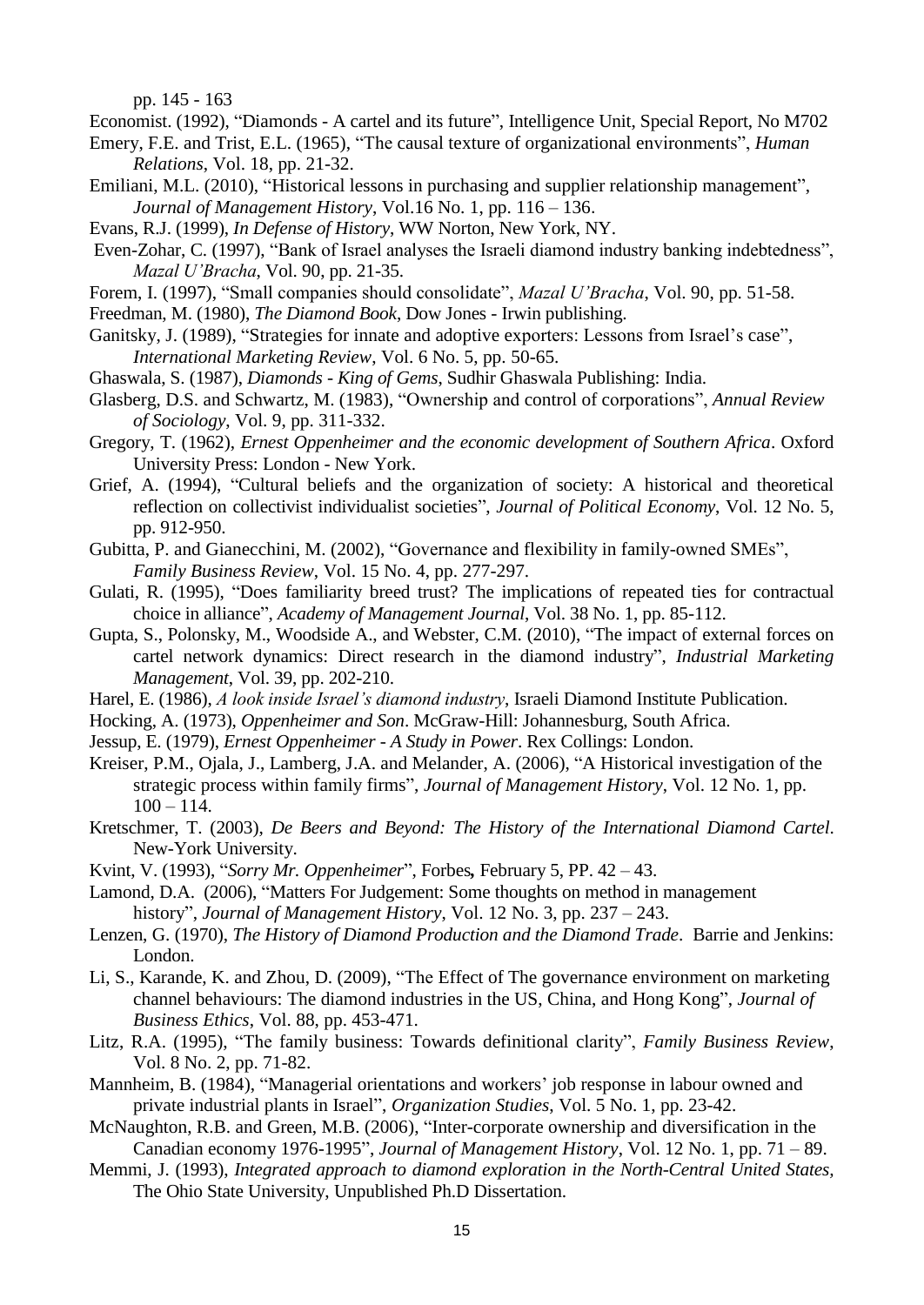- Miller, D. and Le Breton Miller, I. (2005), "Managing for the long run: Lessons in competitive advantage from great family businesses", *Harvard Business School*, Boston, MA.
- Mostovicz, E.I., Kababadse, N.K., and Kakadadadse, A.P. (2007), "The Diamond industry as a virtual organization: Past success and challenging future", *Strategic Change*, Vol. 16, pp. 371- 384.
- Murphy, P. (2009),"Entrepreneurship theory and the poverty of historicism", *Journal of Management History*, Vol. 15, No. 2, pp. 109 – 133.
- Newbury, C. (1987), "The origins and function of the London diamond syndicate, 1989 1914", *Business History*, Vol. 29 No. 1, pp. 5-26.
- Novicevic, M. M., Harvey, M.G., Buckley, M.R. and Adams, G.L. (2008), "Historicism in narrative reviews of strategic management research", *Journal of Management History*, Vol. 14 No. 4, pp. 334 – 347.
- Pallister, D., Stewart.S., and Lepper, I. (1988), *South Africa Inc - The Oppenheimer empire*, Corgi Books, UK.
- Paribas Capital Markets, (1996), "De Beers racing ahead", *International Equity Research*, Banque Paribas:Paris.
- Patt-Shamir, G. (2006), "Way as Dao; way as Halakha: Confucianism, Judaism, and way metaphors", *Dao: A Journal of Comparative Philosophy*, Vol. 5 No. 1, pp. 137-158.
- Pollak, I. (1975), *The World Of The Diamond*. Exposition Press: Hicksville, New York.
- Porter, M. E. (1980), *Competitive Strategy: Techniques for Analysing Industries and*
- *Competitors*. NY: The Free Press.
- Pouder, R. and St. John C. (1996), "Hot spots and blind spots: Geographical clusters of firms and innovation", *Academy of Management Review*, Vol. 21 No. 4, pp. 1192-1225.
- Roberts, B. (1987), *Cecil Rhodes - Flawed Colossus*. Hamish Hamilton: London.
- Saldern, M. (1990), *Price Forecast For Rough Diamonds: A Nonlinear Optimization Model Of Dominant Firm Behaviour*, Colorado School of Mines, USA, Unpublished Ph.D Thesis, T-3893.
- Schnitzer, M. (1988), *Israel's Diamond Industry - The First Fifty Years*, Israeli Diamond Institute Publications.
- Schumach, M. (1981), *The Diamond People*, W Norton & Co.: NY London.
- Shainberg, A. (1987), *Jews, Diamonds and History*, *Israel Diamonds*, 100, 46-56.
- Sheintal, U. (2010), "A decade of ups and downs", *Ha'Yahalom*, 198(April), 164-171.
- Shor, R. (1993), *Connections - A profile of diamond people and their history*, International Diamond Publications: PA, USA.
- Spar, D. (2006), "Markets: Continuity and change in the international diamond market", *Journal of Economic Perspectives*, Vol. 20 No. 3, pp. 195-208.
- Spar, D. (1994), *The Cooperative edge: The internal politics of international cartels*, Cornell University Press.
- Szenberg, M. (1973), *The Economics of the Israeli Diamond industry*, Basic Books.

Trevinyo-Rodríguez, R.N. (2009), "From A family-owned to a family-controlled business", *Journal of Management History,* Vol. 15 No. 3, pp. 284 – 298.

- Van Maanen, J. (1979), "Reclaiming qualitative methods for organizational research: A preface", *Administrative Science Quarterly*, Vol. 24 No. 4, pp. 520-526.
- Walters, D. (2012), Competition, collaboration and creating value in the value chain. In H. Jodlbauer, Olhager, J. and Schonberger, R. J. (eds.) Modelling Value: Selected Papers of the 1st International Conference on Value Chain Management. Heidelberg: Physica-Verlag, pp. 3-36.
- Williamson, O. (1975), *Markets and Hierarchies*, New York: Free Press.
- Wood, S. (2008), "Reinterpreting the great US department store bankruptcies of The 1980s", *Journal of Management History*, Vol. 14 No. 4, pp. 404 – 423.